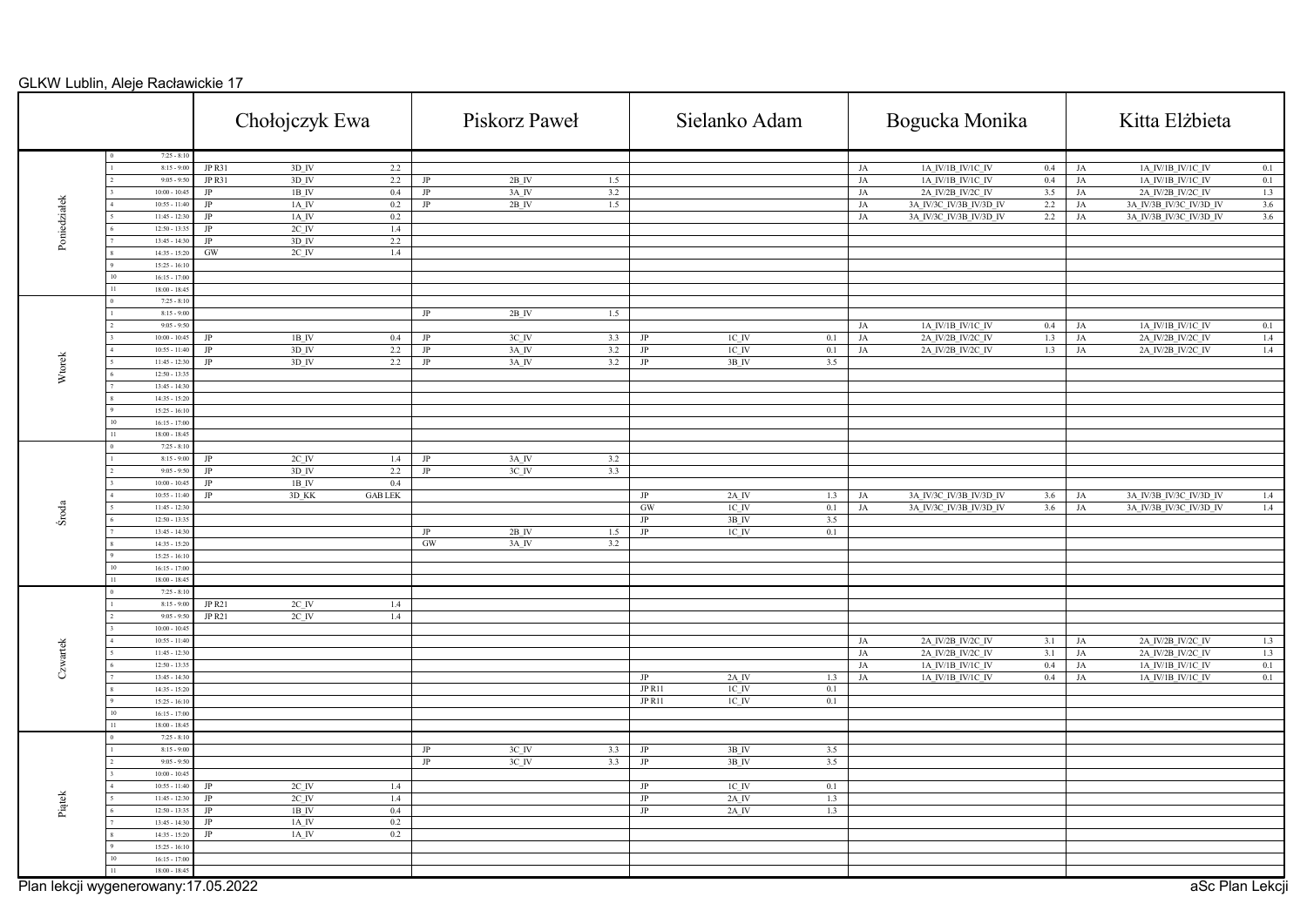|              |                                      |                   | Mandziuk-Nizińska<br>Justyna           |                |                   | Osękowska<br>Małgorzata                |            |                  | Rejniewicz Anna                        |                                            | Sędzimir-Dobrowolska<br>Anna |                         |     | Jajus Karolina |                                |
|--------------|--------------------------------------|-------------------|----------------------------------------|----------------|-------------------|----------------------------------------|------------|------------------|----------------------------------------|--------------------------------------------|------------------------------|-------------------------|-----|----------------|--------------------------------|
|              | $7:25 - 8:10$                        |                   |                                        |                |                   |                                        |            |                  |                                        |                                            |                              |                         |     |                |                                |
|              | $8:15 - 9:00$<br>$9:05 - 9:5$        | JA<br>$_{\rm JA}$ | 1A_IV/1B_IV/1C_IV<br>1A_IV/1B_IV/1C_IV | $0.2\,$<br>0.2 | JA                | 3D_KK<br>3D_KK                         | 3.6<br>3.6 | JA<br>JA         | 1A_IV/1B_IV/1C_IV<br>1A_IV/1B_IV/1C_IV | 1.2<br>1.2                                 |                              |                         |     |                |                                |
|              | $10:00 - 10:45$                      | JA                | 2A_IV/2B_IV/2C_IV                      | 1.5            | JA<br>$_{\rm JA}$ | 2A_IV/2B_IV/2C_IV                      | 3.4        | JA               | $2B$ $\,$ IV                           | 0.3                                        |                              |                         |     |                |                                |
|              | $10:55 - 11:4$                       | JA                | 3D IV                                  | 3.4            | $_{\rm JA}$       | 3A IV/3B IV/3C IV/3D IV                | 3.5        | $_{\mathrm{JA}}$ | 3A IV/3B IV/3C IV/3D IV                | 3.1                                        | JA                           | 3A IV/3B IV/3C IV/3D IV | 3.3 |                |                                |
| Poniedziałek | $11:45 - 12:3$                       | $_{\rm JA}$       | $3D$ IV                                | 3.4            | JA                | 3A IV/3B IV/3C IV/3D IV                | 3.5        | JA               | 3A IV/3B IV/3C IV/3D IV                | 3.1                                        | JA                           | 3A IV/3B IV/3C IV/3D IV | 3.3 |                |                                |
|              | $12:50 - 13:3$                       |                   |                                        |                |                   |                                        |            |                  |                                        |                                            |                              |                         |     |                |                                |
|              | $13:45 - 14:30$                      |                   |                                        |                |                   |                                        |            |                  |                                        |                                            |                              |                         |     |                |                                |
|              | $14:35 - 15:2$<br>$15:25 - 16:10$    |                   |                                        |                |                   |                                        |            |                  |                                        |                                            |                              |                         |     |                |                                |
|              | $16:15 - 17:0$                       |                   |                                        |                |                   |                                        |            |                  |                                        |                                            |                              |                         |     |                |                                |
|              | $18:00 - 18:45$                      |                   |                                        |                |                   |                                        |            |                  |                                        |                                            |                              |                         |     |                |                                |
|              | $7:25 - 8:10$                        |                   |                                        |                |                   |                                        |            |                  |                                        |                                            |                              |                         |     |                |                                |
|              | $8:15 - 9:00$                        | JA31              | $3D$ IV                                | 2.2            |                   |                                        |            |                  |                                        |                                            |                              |                         |     | JF             | 3B BS<br>3.6                   |
|              | $9:05 - 9:50$                        | JA                | 1A_IV/1B_IV/1C_IV                      | 0.2            |                   |                                        |            | JA               | 1A_IV/1B_IV/1C_IV                      | 1.4                                        |                              |                         |     |                |                                |
|              | $10:00 - 10:45$<br>$10:55 - 11:40$   | JA                | 2A_IV/2B_IV/2C_IV<br>2A IV/2B IV/2C IV | 1.5<br>1.5     | $_{\rm JA}$<br>JA | 2A IV/2B IV/2C IV<br>2A IV/2B IV/2C IV | 3.4<br>3.4 | $_{\mathrm{JA}}$ | $2B$ IV<br>$2B$ IV                     | $\operatorname{GAB}$ LEK<br><b>GAB LEK</b> |                              |                         |     |                |                                |
|              | $11:45 - 12:3$                       | JA                |                                        |                |                   |                                        |            | JA               |                                        |                                            |                              |                         |     | JF             | 2A IV/2B IV/2C IV<br>1.4       |
| Wtorek       | $12:50 - 13:3$                       |                   |                                        |                |                   |                                        |            |                  |                                        |                                            |                              |                         |     | JF             | 2A_IV/2B_IV/2C_IV<br>1.4       |
|              | $13:45 - 14:30$                      |                   |                                        |                |                   |                                        |            |                  |                                        |                                            |                              |                         |     |                |                                |
|              | $14:35 - 15:20$                      |                   |                                        |                |                   |                                        |            |                  |                                        |                                            |                              |                         |     |                |                                |
|              | $15:25 - 16:10$                      |                   |                                        |                |                   |                                        |            |                  |                                        |                                            |                              |                         |     |                |                                |
|              | $16:15 - 17:0$                       |                   |                                        |                |                   |                                        |            |                  |                                        |                                            |                              |                         |     |                |                                |
|              | $18:00 - 18:45$<br>$7:25 - 8:10$     |                   |                                        |                |                   |                                        |            |                  |                                        |                                            |                              |                         |     |                |                                |
|              | $8:15 - 9:00$                        |                   |                                        |                |                   |                                        |            |                  |                                        |                                            |                              |                         |     |                |                                |
|              | $9:05 - 9:50$                        |                   |                                        |                |                   |                                        |            |                  |                                        |                                            |                              |                         |     |                |                                |
|              | $10:00 - 10:45$                      | GW                | $2A$ <sup>IV</sup>                     | 1.3            |                   |                                        |            |                  |                                        |                                            |                              |                         |     |                |                                |
|              | $10:55 - 11:40$                      | JA                | $3D$ IV                                | 2.1            | JA                | 3A_IV/3B_IV/3C_IV/3D_IV                | 3.3        | $_{\rm JA}$      | 3A IV/3B IV/3C IV/3D IV                | 3.5                                        | JA                           | 3A IV/3B IV/3C IV/3D IV | 2.2 |                |                                |
| Środa        | $11:45 - 12:30$                      | $_{\rm JA}$       | $3D$ <sub>IV</sub>                     | 2.1            | $_{\rm JA}$       | 3A IV/3B IV/3C IV/3D IV                | 3.3        | $_{\mathrm{JA}}$ | 3A IV/3B IV/3C IV/3D IV                | 3.5                                        | JA                           | 3A IV/3B IV/3C IV/3D IV | 2.2 |                |                                |
|              | $12:50 - 13:3$                       |                   |                                        |                |                   |                                        |            |                  |                                        |                                            |                              |                         |     |                |                                |
|              | $13:45 - 14:3$<br>$14:35 - 15:20$    |                   |                                        |                |                   |                                        |            |                  |                                        |                                            |                              |                         |     |                |                                |
|              | $15:25 - 16:10$                      |                   |                                        |                | JA                | 3D KK                                  | 3.4        |                  |                                        |                                            |                              |                         |     |                |                                |
|              | $16:15 - 17:00$                      |                   |                                        |                |                   |                                        |            |                  |                                        |                                            |                              |                         |     |                |                                |
|              | $18:00 - 18:45$                      |                   |                                        |                |                   |                                        |            |                  |                                        |                                            |                              |                         |     |                |                                |
|              | $7:25 - 8:10$                        |                   |                                        |                |                   |                                        |            |                  |                                        |                                            |                              |                         |     |                |                                |
|              | $8:15 - 9:00$                        |                   |                                        |                |                   |                                        |            |                  |                                        |                                            |                              |                         |     |                |                                |
|              | $9:05 - 9:50$                        |                   |                                        |                | $_{\rm JA}$       | 3D_KK                                  | 3.4        |                  |                                        |                                            |                              |                         |     |                |                                |
|              | $10:00 - 10:45$<br>$10:55 - 11:40$   | $_{\rm JA}$       | 2A_IV/2B_IV/2C_IV                      | 1.4            | JA                | 2A_IV/2B_IV/2C_IV                      | 1.5        | JA               | $2\mathrm{B}$ IV                       | $1.1\,$                                    |                              |                         |     |                |                                |
| Czwartek     | $11:45 - 12:30$                      | JA                | 2A IV/2B IV/2C IV                      | 1.4            | JA                | 2A IV/2B IV/2C IV                      | 1.5        | JA               | $2B$ IV                                | 1.1                                        |                              |                         |     | JF             | 3A IV/3D IV/3B IV/3C IV<br>3.2 |
|              | $12:50 - 13:35$                      | JA                | 1A_IV/1B_IV/1C_IV                      | $0.2\,$        |                   |                                        |            | JA               | 1A_IV/1B_IV/1C_IV                      | 2.1                                        |                              |                         |     | JF             | 2A_IV/2B_IV/2C_IV<br>1.1       |
|              | $13:45 - 14:30$                      | JA                | 1A IV/1B IV/1C IV                      | $0.2\,$        |                   |                                        |            | $_{\rm JA}$      | 1A IV/1B IV/1C IV                      | 2.1                                        |                              |                         |     |                |                                |
|              | $14:35 - 15:2$                       |                   |                                        |                |                   |                                        |            |                  |                                        |                                            |                              |                         |     |                |                                |
|              | $15:25 - 16:10$                      |                   |                                        |                |                   |                                        |            |                  |                                        |                                            |                              |                         |     | JF             | 3B BS<br>3.6                   |
|              | $16:15 - 17:0$<br>$18:00 - 18:45$    |                   |                                        |                |                   |                                        |            |                  |                                        |                                            |                              |                         |     |                |                                |
|              | $7:25 - 8:10$                        |                   |                                        |                |                   |                                        |            |                  |                                        |                                            |                              |                         |     |                |                                |
|              | $8:15 - 9:00$                        |                   |                                        |                |                   |                                        |            |                  |                                        |                                            |                              |                         |     |                |                                |
|              | $9:05 - 9:50$                        |                   |                                        |                |                   |                                        |            |                  |                                        |                                            |                              |                         |     |                |                                |
|              | $10:00 - 10:45$                      |                   |                                        |                |                   |                                        |            |                  |                                        |                                            |                              |                         |     | JF             | 3A IV/3D IV/3B IV/3C IV<br>3.4 |
|              | $10:55 - 11:40$                      |                   |                                        |                |                   |                                        |            |                  |                                        |                                            |                              |                         |     | JF             | 3A IV/3D IV/3B IV/3C IV<br>3.4 |
| Piątek       | $11:45 - 12:30$<br>$12:50 - 13:3$    |                   |                                        |                |                   |                                        |            |                  |                                        |                                            |                              |                         |     | GW             | 3.5<br>$3B$ $\,$ IV            |
|              | $13:45 - 14:30$                      |                   |                                        |                |                   |                                        |            |                  |                                        |                                            |                              |                         |     |                |                                |
|              | $14:35 - 15:20$                      |                   |                                        |                |                   |                                        |            |                  |                                        |                                            |                              |                         |     |                |                                |
|              | $15:25 - 16:10$                      |                   |                                        |                |                   |                                        |            |                  |                                        |                                            |                              |                         |     |                |                                |
|              | $16:15 - 17:0$                       |                   |                                        |                |                   |                                        |            |                  |                                        |                                            |                              |                         |     |                |                                |
|              | $18:00 - 18:45$                      |                   |                                        |                |                   |                                        |            |                  |                                        |                                            |                              |                         |     |                |                                |
|              | Plan lekcji wygenerowany: 17.05.2022 |                   |                                        |                |                   |                                        |            |                  |                                        |                                            |                              |                         |     |                | aSc Plan Lekcji                |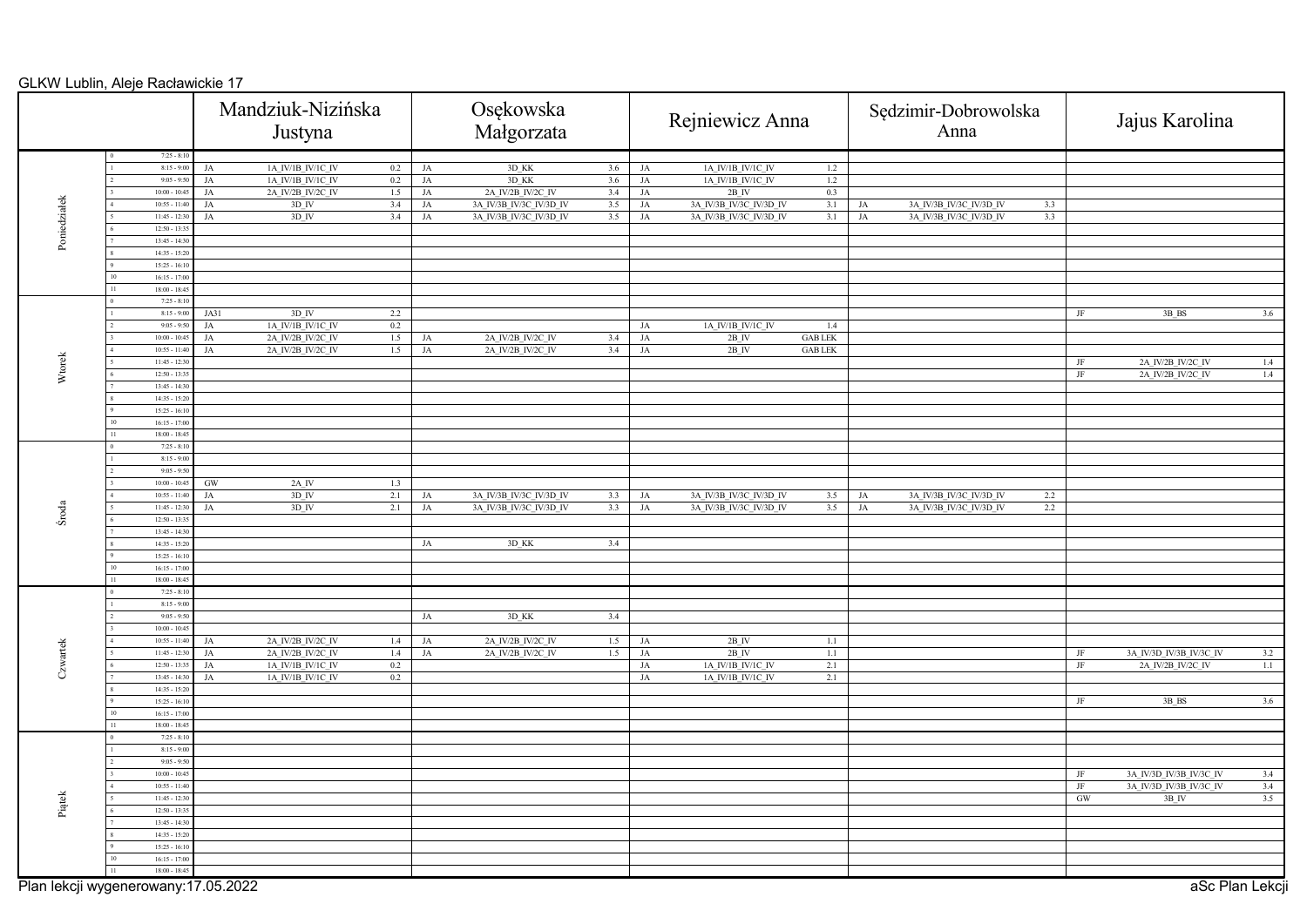|              |                                    | Faroussi Alina                                                   | Gałczyńska Paulina                                                         | Gołaś Wiktoria | Malawka Łukasz                                                             | <b>Buczek</b> Iwona                                            |
|--------------|------------------------------------|------------------------------------------------------------------|----------------------------------------------------------------------------|----------------|----------------------------------------------------------------------------|----------------------------------------------------------------|
|              | $7:25 - 8:10$                      |                                                                  |                                                                            |                |                                                                            |                                                                |
|              | $8:15 - 9:00$                      |                                                                  |                                                                            |                |                                                                            |                                                                |
|              | $9:05 - 9:50$<br>$10:00 - 10:45$   |                                                                  |                                                                            |                |                                                                            |                                                                |
|              | $10:55 - 11:40$                    |                                                                  |                                                                            |                |                                                                            |                                                                |
| Poniedziałek | $11:45 - 12:30$                    |                                                                  |                                                                            |                |                                                                            |                                                                |
|              | $12:50 - 13:35$                    |                                                                  |                                                                            |                |                                                                            |                                                                |
|              | $13:45 - 14:30$                    |                                                                  |                                                                            |                |                                                                            |                                                                |
|              | $14:35 - 15:20$                    |                                                                  |                                                                            |                |                                                                            |                                                                |
|              | $15:25 - 16:10$                    |                                                                  |                                                                            |                |                                                                            |                                                                |
|              | $16:15 - 17:00$                    |                                                                  |                                                                            |                |                                                                            |                                                                |
|              | $18:00 - 18:45$<br>$7:25 - 8:10$   |                                                                  |                                                                            |                |                                                                            |                                                                |
|              | $8:15 - 9:00$                      |                                                                  |                                                                            |                |                                                                            |                                                                |
|              | $9:05 - 9:50$                      |                                                                  |                                                                            |                |                                                                            |                                                                |
|              | $10:00 - 10:45$                    |                                                                  |                                                                            |                |                                                                            |                                                                |
|              | $10:55 - 11:40$                    |                                                                  |                                                                            |                |                                                                            |                                                                |
| Wtorek       | $11:45 - 12:30$                    | 2A_IV/2B_IV/2C_IV<br>$\rm JH$<br>1.5                             |                                                                            |                | 2A_IV/2B_IV/2C_IV<br>JH<br>1.3                                             | 2A_IV/2B_IV/2C_IV<br>$\ensuremath{\text{\rm JN}}$<br>2.1       |
|              | $12:50 - 13:35$                    | 2A_IV/2B_IV/2C_IV<br>1.5<br>JH                                   |                                                                            |                | 2A_IV/2B_IV/2C_IV<br>$\rm JH$<br>1.3                                       | 2A_IV/2B_IV/2C_IV<br>$\ensuremath{\text{\rm JN}}$<br>2.1       |
|              | $13:45 - 14:30$                    |                                                                  |                                                                            |                |                                                                            |                                                                |
|              | $14:35 - 15:20$<br>$15:25 - 16:10$ |                                                                  |                                                                            |                |                                                                            |                                                                |
|              | $16:15 - 17:00$                    |                                                                  |                                                                            |                |                                                                            |                                                                |
|              | $18:00 - 18:45$                    |                                                                  |                                                                            |                |                                                                            |                                                                |
|              | $7:25 - 8:10$                      |                                                                  |                                                                            |                |                                                                            |                                                                |
|              | $8:15 - 9:00$                      |                                                                  |                                                                            |                |                                                                            |                                                                |
|              | $9:05 - 9:50$                      |                                                                  |                                                                            |                |                                                                            |                                                                |
|              | $10:00 - 10:45$                    |                                                                  |                                                                            |                |                                                                            |                                                                |
|              | $10:55 - 11:40$                    |                                                                  |                                                                            |                |                                                                            |                                                                |
| Środa        | $11:45 - 12:30$                    |                                                                  |                                                                            |                |                                                                            |                                                                |
|              | $12:50 - 13:3$<br>$13:45 - 14:30$  |                                                                  |                                                                            |                |                                                                            |                                                                |
|              | $14:35 - 15:20$                    |                                                                  |                                                                            |                |                                                                            |                                                                |
|              | $15:25 - 16:10$                    |                                                                  |                                                                            |                |                                                                            |                                                                |
|              | $16:15 - 17:00$                    |                                                                  |                                                                            |                |                                                                            |                                                                |
|              | $18:00 - 18:45$                    |                                                                  |                                                                            |                |                                                                            |                                                                |
|              | $7:25 - 8:10$                      |                                                                  |                                                                            |                |                                                                            |                                                                |
|              | $8:15 - 9:00$                      |                                                                  |                                                                            |                |                                                                            |                                                                |
|              | $9:05 - 9:50$                      |                                                                  |                                                                            |                |                                                                            |                                                                |
|              | $10:00 - 10:45$<br>$10:55 - 11:40$ | 1A_IV/1B_IV/1C_IV<br>0.1<br>JH<br>1A IV/1B IV/1C IV<br>JH<br>0.1 | 1A_IV/1B_IV/1C_IV<br>JH<br>$0.4\,$<br>1A IV/1B IV/1C IV<br>0.4<br>$\rm JH$ |                | 1A_IV/1B_IV/1C_IV<br>JH<br>$0.2\,$<br>0.2<br>1A IV/1B IV/1C IV<br>$\rm JH$ |                                                                |
| Czwartek     | $11:45 - 12:30$                    | 3A IV/3D IV/3B IV/3C IV<br>3.4<br>JH                             | 3A IV/3D IV/3B IV/3C IV<br>2.2<br>JH                                       |                | 3A_IV/3D_IV/3B_IV/3C_IV<br>3.3<br>JH                                       | 3A IV/3D IV/3B IV/3C IV<br>$\ensuremath{\text{JN}}$<br>1.2     |
|              | $12:50 - 13:3$                     | 2A IV/2B IV/2C IV<br>3.4<br>JH                                   |                                                                            |                | $\rm JH$<br>2A_IV/2B_IV/2C_IV<br>3.1                                       | $\ensuremath{\text{\rm JN}}$<br>2A IV/2B IV/2C IV<br>0.3       |
|              | $13:45 - 14:30$                    |                                                                  |                                                                            |                |                                                                            |                                                                |
|              | $14:35 - 15:20$                    |                                                                  |                                                                            |                |                                                                            |                                                                |
|              | $15:25 - 16:10$                    |                                                                  |                                                                            |                |                                                                            |                                                                |
|              | $16:15 - 17:00$                    |                                                                  |                                                                            |                |                                                                            |                                                                |
|              | $18:00 - 18:45$<br>$7:25 - 8:10$   |                                                                  |                                                                            |                |                                                                            |                                                                |
|              | $8:15 - 9:00$                      |                                                                  |                                                                            |                |                                                                            |                                                                |
|              | $9:05 - 9:50$                      |                                                                  |                                                                            |                |                                                                            |                                                                |
|              | $10:00 - 10:45$                    | 3A IV/3D IV/3B IV/3C IV<br>3.3<br>JH                             | 3A IV/3D IV/3B IV/3C IV<br>2.2<br>JH                                       |                | 3A IV/3D IV/3B IV/3C IV<br>3.5<br>JH                                       | 3A IV/3D IV/3B IV/3C IV<br>$\ensuremath{\text{\rm JN}}$<br>3.6 |
|              | $10:55 - 11:40$                    | $\rm JH$<br>3A IV/3D IV/3B IV/3C IV<br>3.3                       | $\rm JH$<br>3A IV/3D IV/3B IV/3C IV<br>2.2                                 |                | $\rm JH$<br>3A IV/3D IV/3B IV/3C IV<br>3.5                                 | $\ensuremath{\text{\rm JN}}$<br>3A IV/3D IV/3B IV/3C IV<br>3.6 |
| Piątek       | $11:45 - 12:30$                    | $1\mathrm{A\_IV}/1\mathrm{B\_IV}/1\mathrm{C\_IV}$<br>0.1<br>JH   | 0.4<br>JH<br>$1\mathrm{A\_IV}/1\mathrm{B\_IV}/1\mathrm{C\_IV}$             |                | 0.2<br>$1\mathrm{A\_IV}/1\mathrm{B\_IV}/1\mathrm{C\_IV}$<br>JH             |                                                                |
|              | $12:50 - 13:35$                    |                                                                  |                                                                            |                | $3D$ <sub>IV</sub><br>JH R31<br>3.3                                        |                                                                |
|              | $13:45 - 14:30$                    |                                                                  |                                                                            |                | $3D$ <sub>IV</sub><br>JH R31<br>3.3                                        |                                                                |
|              | $14:35 - 15:20$                    |                                                                  |                                                                            |                |                                                                            |                                                                |
|              | $15:25 - 16:10$<br>$16:15 - 17:00$ |                                                                  |                                                                            |                |                                                                            |                                                                |
|              | $18:00 - 18:45$<br>$\overline{11}$ |                                                                  |                                                                            |                |                                                                            |                                                                |

Plan lekcji wygenerowany:17.05.2022 and the control of the control of the control of the control of the control of the control of the control of the control of the control of the control of the control of the control of th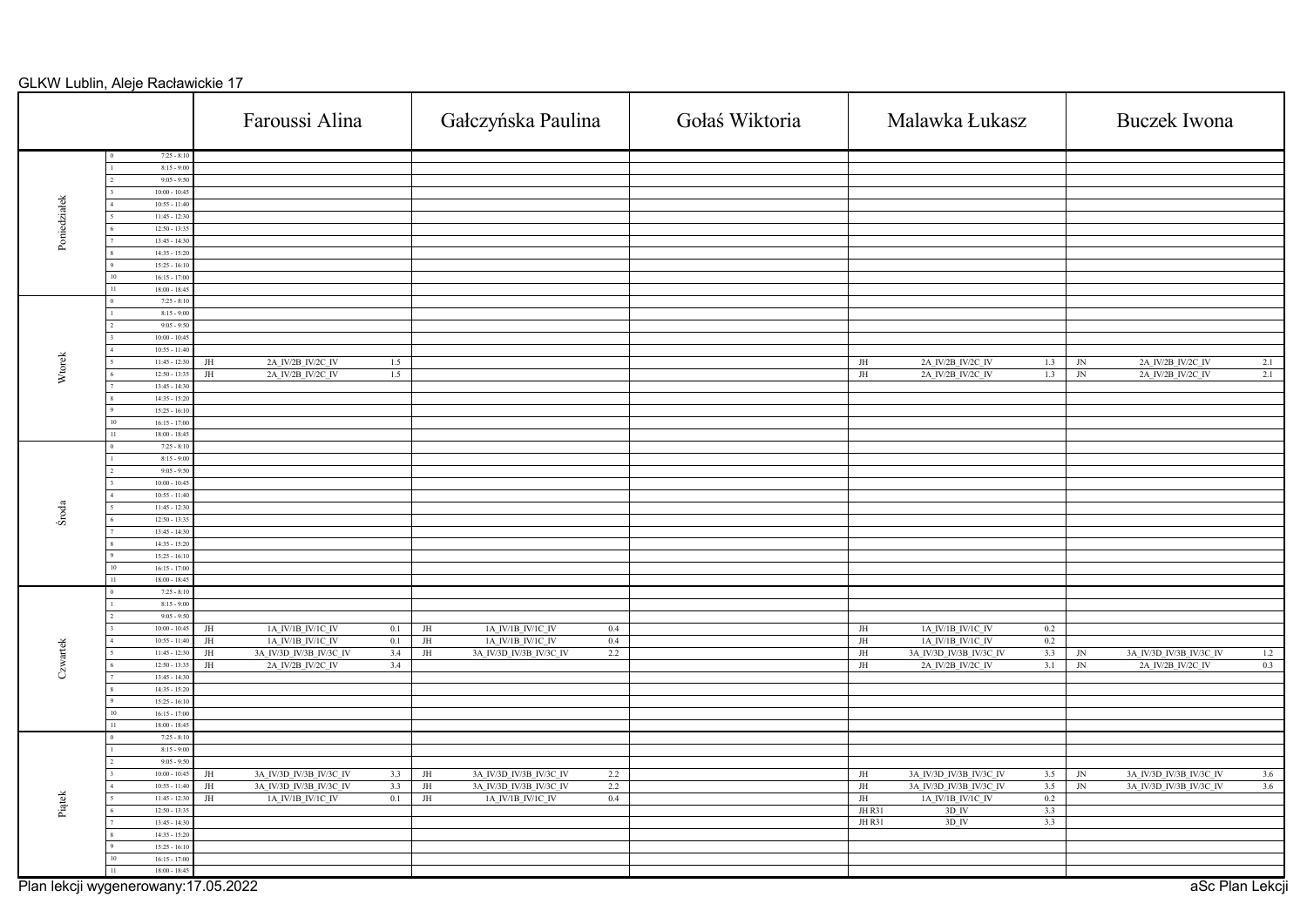|              |                                     | Kulik Anna                                              |                                     | Mozer Małgorzata                                                                                 |         | Piotrowska Sława |                        | <b>Bat Jarosław</b>                |            | Maślach Arkadiusz                                                                    |
|--------------|-------------------------------------|---------------------------------------------------------|-------------------------------------|--------------------------------------------------------------------------------------------------|---------|------------------|------------------------|------------------------------------|------------|--------------------------------------------------------------------------------------|
|              | $7:25 - 8:10$                       |                                                         |                                     |                                                                                                  |         |                  |                        |                                    |            |                                                                                      |
|              | $8:15 - 9:00$                       |                                                         |                                     |                                                                                                  |         |                  |                        |                                    |            |                                                                                      |
|              | $9:05 - 9:50$<br>$10:00 - 10:45$    |                                                         |                                     |                                                                                                  |         |                  |                        |                                    |            |                                                                                      |
|              | $10:55 - 11:40$                     |                                                         |                                     |                                                                                                  |         |                  |                        |                                    |            |                                                                                      |
|              | $11:45 - 12:30$                     |                                                         |                                     |                                                                                                  |         |                  |                        |                                    |            |                                                                                      |
| Poniedziałek | $12:50 - 13:35$                     |                                                         |                                     |                                                                                                  |         |                  |                        |                                    |            | <b>WOS</b><br>$2B$ <sup>IV</sup><br>1.5                                              |
|              | $13:45 - 14:30$                     |                                                         |                                     |                                                                                                  |         |                  |                        |                                    |            | $3C$ <sub>IV</sub><br>3.3<br>H                                                       |
|              | $14:35 - 15:20$                     |                                                         |                                     |                                                                                                  |         |                  | $\overline{\text{PP}}$ | $2A$ <sub>IV</sub>                 | 1.3        | 0.1<br>$IC$ <sub>IV</sub><br>H                                                       |
|              | $15:25 - 16:10$                     |                                                         |                                     |                                                                                                  |         |                  | PP                     | $2B$ <sup>IV</sup>                 | 1.5        |                                                                                      |
|              | $16:15 - 17:00$                     |                                                         |                                     |                                                                                                  |         |                  |                        |                                    |            |                                                                                      |
|              | $18:00 - 18:45$<br>11               |                                                         |                                     |                                                                                                  |         |                  |                        |                                    |            |                                                                                      |
|              | $7:25 - 8:10$                       |                                                         |                                     |                                                                                                  |         |                  |                        |                                    |            |                                                                                      |
|              | $8:15 - 9:00$                       |                                                         |                                     |                                                                                                  |         |                  |                        |                                    |            |                                                                                      |
|              | $9:05 - 9:50$<br>$10:00 - 10:45$    |                                                         |                                     |                                                                                                  |         |                  |                        |                                    |            | $1A$ IV<br>0.2<br>H                                                                  |
|              | $10:55 - 11:40$                     |                                                         | GW                                  | $3C$ IV                                                                                          | $1.1\,$ |                  |                        |                                    |            | <b>WOS</b><br>1B IV<br>0.4                                                           |
|              | $11:45 - 12:30$                     |                                                         | $\ensuremath{\text{JN}}$            | $2A$ $\underline{\text{IV}/2\text{B}}$ $\underline{\text{IV}/2\text{C}}$ $\underline{\text{IV}}$ | 3.4     |                  |                        |                                    |            |                                                                                      |
| Wtorek       | $12:50 - 13:35$                     |                                                         | ${\rm JN}$                          | 2A_IV/2B_IV/2C_IV                                                                                | 3.4     |                  |                        |                                    |            |                                                                                      |
|              | $13:45 - 14:30$                     |                                                         |                                     |                                                                                                  |         |                  |                        |                                    |            | $3A$ <sub>_IV</sub><br>3.2<br>H                                                      |
|              | $14:35 - 15:20$                     |                                                         |                                     |                                                                                                  |         |                  |                        |                                    |            | $3C$ <sub>IV</sub><br>3.3<br>H                                                       |
|              | $15:25 - 16:10$                     |                                                         |                                     |                                                                                                  |         |                  |                        |                                    |            |                                                                                      |
|              | $16:15 - 17:00$                     |                                                         |                                     |                                                                                                  |         |                  |                        |                                    |            |                                                                                      |
|              | $18:00 - 18:45$                     |                                                         |                                     |                                                                                                  |         |                  |                        |                                    |            |                                                                                      |
|              | $7:25 - 8:10$<br>$8:15 - 9:00$      |                                                         |                                     |                                                                                                  |         |                  |                        |                                    |            |                                                                                      |
|              | $9:05 - 9:50$                       |                                                         |                                     |                                                                                                  |         |                  |                        |                                    |            | $H$ R <sub>11</sub><br>$1\mathrm{C\_IV}$<br>0.1<br>HR11<br>$IC$ <sub>IV</sub><br>0.1 |
|              | $10:00 - 10:45$                     |                                                         |                                     |                                                                                                  |         |                  |                        |                                    |            | 3.5<br>H<br>$3B_{IV}$                                                                |
|              | $10:55 - 11:40$                     |                                                         |                                     |                                                                                                  |         |                  |                        |                                    |            |                                                                                      |
|              | $11:45 - 12:30$                     |                                                         |                                     |                                                                                                  |         |                  |                        |                                    |            |                                                                                      |
| Środa        | $12:50 - 13:35$                     |                                                         |                                     |                                                                                                  |         |                  |                        |                                    |            | $1C$ $IV$<br>0.1<br>H                                                                |
|              | $13:45 - 14:30$                     |                                                         |                                     |                                                                                                  |         |                  | $\,$ H                 | $2C$ <sup>IV</sup>                 | 1.4        | 0.2<br><b>WOS</b><br>$1\mathrm{A\_IV}$                                               |
|              | $14:35 - 15:20$                     |                                                         |                                     |                                                                                                  |         |                  | PP                     | $2A$ IV                            | 1.3        |                                                                                      |
|              | $15:25 - 16:10$                     |                                                         |                                     |                                                                                                  |         |                  | $\overline{\text{PP}}$ | $2B$ <sup>IV</sup>                 | 1.5        |                                                                                      |
|              | $16:15 - 17:00$                     |                                                         |                                     |                                                                                                  |         |                  |                        |                                    |            |                                                                                      |
|              | $18:00 - 18:45$<br>$7:25 - 8:10$    |                                                         |                                     |                                                                                                  |         |                  |                        |                                    |            |                                                                                      |
|              | $8:15 - 9:00$                       |                                                         |                                     |                                                                                                  |         |                  |                        |                                    |            | $1\mathrm{A\_IV}$<br>0.2<br>H                                                        |
|              | $9:05 - 9:50$                       |                                                         |                                     |                                                                                                  |         |                  |                        |                                    |            | $3A$ <sup>IV</sup><br>3.6<br>H                                                       |
|              | $10:00 - 10:45$                     | 1A IV/1B IV/1C IV<br>JN                                 | 2.1<br>${\rm JN}$                   | 1A_IV/1B_IV/1C_IV                                                                                | 0.3     |                  |                        |                                    |            | 3B IV<br>3.5<br>H                                                                    |
|              | $10:55 - 11:40$                     | 1A_IV/1B_IV/1C_IV<br>$\ensuremath{\text{JN}}$           | 2.1<br>$\ensuremath{\text{JN}}$     | 1A_IV/1B_IV/1C_IV                                                                                | 0.3     |                  |                        |                                    |            |                                                                                      |
| Czwartek     | $11:45 - 12:30$                     | 3A IV/3D IV/3B IV/3C IV<br>$\ensuremath{\text{\rm JN}}$ | 3.6<br>$\ensuremath{\text{\rm JN}}$ | 3A_IV/3D_IV/3B_IV/3C_IV                                                                          | 0.3     |                  |                        |                                    |            |                                                                                      |
|              | $12:50 - 13:35$                     |                                                         | $\ensuremath{\text{\rm JN}}$        | 2A_IV/2B_IV/2C_IV                                                                                | 1.5     |                  |                        |                                    |            |                                                                                      |
|              | $13:45 - 14:30$                     |                                                         |                                     |                                                                                                  |         |                  |                        |                                    |            |                                                                                      |
|              | $14:35 - 15:20$                     |                                                         |                                     |                                                                                                  |         |                  |                        |                                    |            |                                                                                      |
|              | $15:25 - 16:10$<br>$16:15 - 17:00$  |                                                         |                                     |                                                                                                  |         |                  | PP                     | $2C$ IV                            | 1.4        |                                                                                      |
|              | $18:00 - 18:45$                     |                                                         |                                     |                                                                                                  |         |                  |                        |                                    |            |                                                                                      |
|              | $7:25 - 8:10$                       |                                                         |                                     |                                                                                                  |         |                  |                        |                                    |            |                                                                                      |
|              | $8:15 - 9:00$                       |                                                         | <b>JN R31</b>                       | $3D$ <sub>IV</sub>                                                                               | 1.1     |                  |                        |                                    |            |                                                                                      |
|              | $9:05 - 9:50$                       |                                                         | JN R31                              | $3D$ <sup>IV</sup>                                                                               | 1.1     |                  |                        |                                    |            |                                                                                      |
|              | $10:00 - 10:45$                     | 3A_IV/3D_IV/3B_IV/3C_IV<br>JN                           | $0.4\,$<br>$\ensuremath{\text{JN}}$ | 3A_IV/3D_IV/3B_IV/3C_IV                                                                          | 1.1     |                  |                        |                                    |            |                                                                                      |
|              | $10:55 - 11:40$                     | 3A_IV/3D_IV/3B_IV/3C_IV<br>$\sqrt{\text{N}}$            | $0.4\,$<br>$\ensuremath{\text{JN}}$ | 3A_IV/3D_IV/3B_IV/3C_IV                                                                          | $1.1\,$ |                  |                        |                                    |            |                                                                                      |
| Piątek       | $11:45 - 12:30$                     | 1A IV/1B IV/1C IV<br>$\rm JN$                           | 3.3<br>$\rm JN$                     | 1A IV/1B IV/1C IV                                                                                | 0.3     |                  |                        |                                    |            |                                                                                      |
|              | $12:50 - 13:35$<br>$13:45 - 14:30$  |                                                         |                                     |                                                                                                  |         |                  |                        |                                    |            |                                                                                      |
|              | $14:35 - 15:20$                     |                                                         |                                     |                                                                                                  |         |                  | $\,$ H<br>H R21        | $2C$ $\,$ IV<br>$2C$ <sub>IV</sub> | 1.4<br>1.4 |                                                                                      |
|              | $15:25 - 16:10$                     |                                                         |                                     |                                                                                                  |         |                  | H R21                  | $2C$ <sub>_IV</sub>                | 1.4        |                                                                                      |
|              | $16:15 - 17:00$                     |                                                         |                                     |                                                                                                  |         |                  |                        |                                    |            |                                                                                      |
|              | $18:00 - 18:45$<br>l 11             |                                                         |                                     |                                                                                                  |         |                  |                        |                                    |            |                                                                                      |
|              | Plan lekcji wygenerowany:17.05.2022 |                                                         |                                     |                                                                                                  |         |                  |                        |                                    |            | aSc Plan Lekcji                                                                      |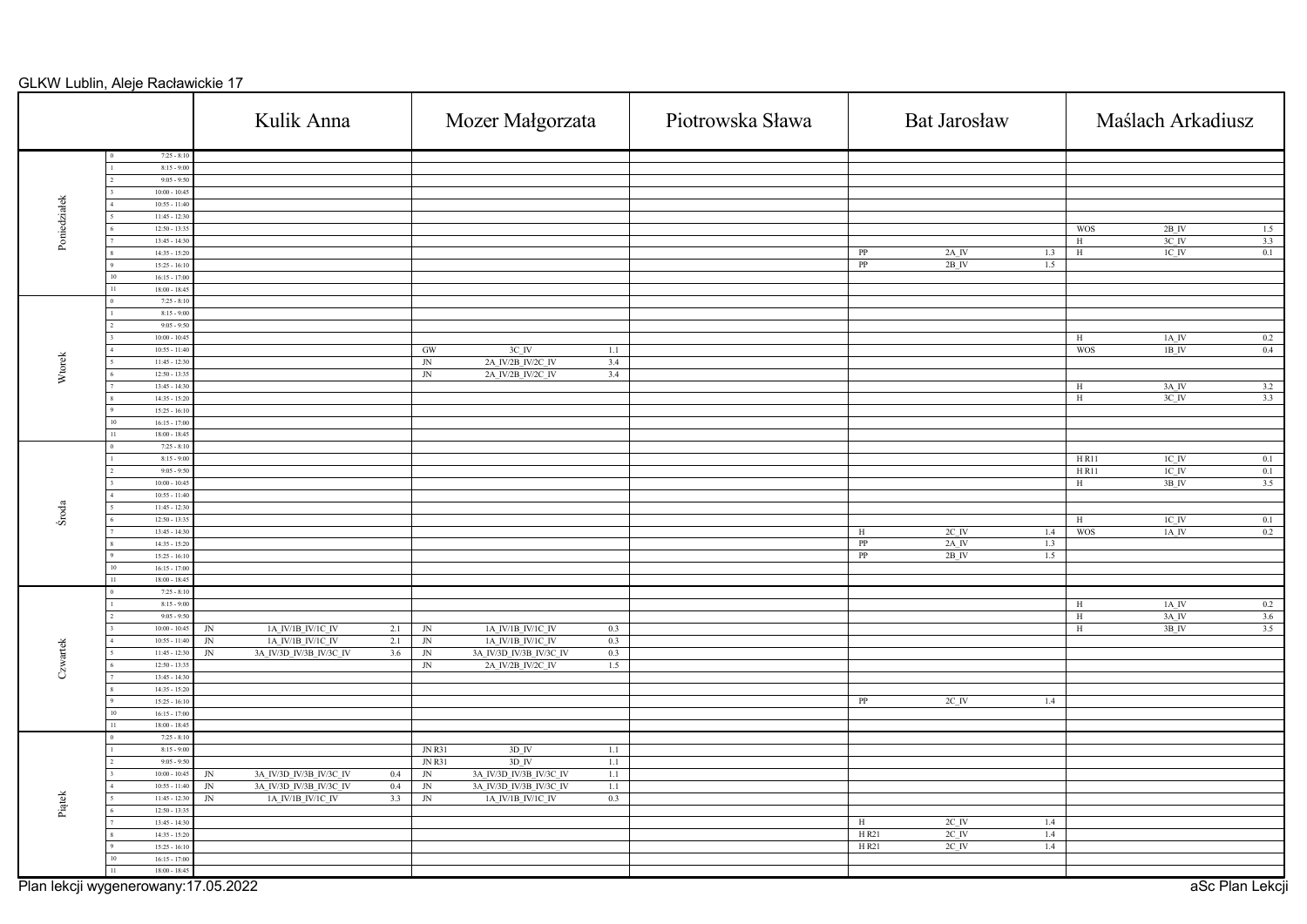# Tydzień A

|              |                                          | Sidorowska Agnieszka                                 | Załoga Halina                           | Szczerbińska-Budzyńs<br>ka Beata | Bujalska-Horbowicz<br>Alicja | Czerwonka Joanna                                         |
|--------------|------------------------------------------|------------------------------------------------------|-----------------------------------------|----------------------------------|------------------------------|----------------------------------------------------------|
|              | $7:25 - 8:10$                            |                                                      |                                         |                                  |                              |                                                          |
|              | $8:15 - 9:00$                            |                                                      |                                         |                                  |                              |                                                          |
|              | $9:05 - 9:50$                            |                                                      |                                         |                                  |                              |                                                          |
|              | $10:00 - 10:45$                          |                                                      |                                         |                                  |                              |                                                          |
|              | $10:55 - 11:40$<br>$11:45 - 12:30$       | <b>WOS</b><br>$2C$ <sub>IV</sub><br>1.4              |                                         |                                  |                              |                                                          |
| Poniedziałek | $12:50 - 13:3$                           | $2A$ <sub>IV</sub><br>1.3<br>H                       |                                         |                                  |                              | $3B$ IV<br>MAT<br>3.5                                    |
|              | $13:45 - 14:30$                          | $\rm H$<br>$2B$ <sub>IV</sub><br>1.5                 |                                         |                                  |                              | MAT<br>$3B$ <sub>IV</sub><br>3.5                         |
|              | $14:35 - 15:20$                          | $1A$ $N$<br><b>EDB</b><br>0.2                        |                                         |                                  |                              | MAT<br>0.4<br>$1B$ $I\!V$                                |
|              | $15:25 - 16:10$                          |                                                      |                                         |                                  |                              |                                                          |
|              | $16:15 - 17:00$                          |                                                      |                                         |                                  |                              |                                                          |
|              | $18:00 - 18:45$<br>11                    |                                                      |                                         |                                  |                              |                                                          |
|              | $7:25 - 8:10$                            |                                                      |                                         |                                  |                              |                                                          |
|              | $8:15 - 9:00$                            |                                                      |                                         |                                  |                              |                                                          |
|              | $9:05 - 9:50$<br>$10:00 - 10:45$         |                                                      |                                         |                                  |                              |                                                          |
|              | $10:55 - 11:40$                          |                                                      |                                         |                                  |                              | MAT<br>$3B$ IV<br>3.5<br>MAT<br>3B IV<br>3.5             |
| Wtorek       | $11:45 - 12:30$                          |                                                      |                                         |                                  |                              |                                                          |
|              | $12:50 - 13:35$                          |                                                      |                                         |                                  |                              | MAT<br>3A IV<br>3.2                                      |
|              | $13:45 - 14:30$                          | $2A$ <sub>IV</sub><br>1.3<br>Н                       |                                         |                                  |                              | MAT<br>1B IV<br>0.4                                      |
|              | $14:35 - 15:20$                          | WOS R<br>$2C$ <sub>_IV</sub><br>1.4                  |                                         |                                  |                              |                                                          |
|              | $15:25 - 16:1$                           | $2B$ <sub>IV</sub><br>1.5<br>$\rm H$                 |                                         |                                  |                              |                                                          |
|              | $16:15 - 17:0$                           |                                                      |                                         |                                  |                              |                                                          |
|              | $18:00 - 18:45$                          |                                                      |                                         |                                  |                              |                                                          |
|              | $7:25 - 8:10$                            |                                                      |                                         |                                  |                              |                                                          |
|              | $8:15 - 9:00$                            |                                                      |                                         |                                  |                              |                                                          |
|              | $9:05 - 9:50$<br>$10:00 - 10:45$         |                                                      |                                         |                                  |                              |                                                          |
|              | $10:55 - 11:40$                          |                                                      |                                         |                                  |                              |                                                          |
|              | $11:45 - 12:30$                          | $2A$ <sup>IV</sup><br><b>WOS</b><br>1.3              |                                         |                                  |                              | $1B_{\_}IV$<br>$\ensuremath{\mathsf{MAT}}\xspace$<br>0.4 |
| Środa        | $12:50 - 13:3$                           | $3D$ IV<br>2.2<br>$\operatorname{GW}$                |                                         |                                  |                              | <b>MAT</b><br>$3A$ IV<br>1.2                             |
|              | $13:45 - 14:30$                          | 3D IV<br>2.2<br>H                                    |                                         |                                  |                              |                                                          |
|              | $14:35 - 15:20$                          | H R31<br>3D IV<br>2.2                                |                                         |                                  |                              |                                                          |
|              | $15:25 - 16:10$                          | $\overline{\text{EDB}}$<br>$1C$ <sub>IV</sub><br>0.1 |                                         |                                  |                              |                                                          |
|              | $16:15 - 17:00$                          |                                                      |                                         |                                  |                              |                                                          |
|              | $18:00 - 18:45$                          |                                                      |                                         |                                  |                              |                                                          |
|              | $7:25 - 8:10$                            |                                                      |                                         |                                  |                              |                                                          |
|              | $8:15 - 9:00$<br>$9:05 - 9:50$           |                                                      |                                         |                                  |                              | $1B$ IV<br>0.4<br>MAT                                    |
|              | $10:00 - 10:45$                          |                                                      |                                         |                                  |                              | 3A_IV<br>MAT<br>3.6                                      |
|              | $10:55 - 11:40$                          |                                                      |                                         |                                  |                              | MAT<br>3A_IV<br>3.6                                      |
|              | $11:45 - 12:30$                          |                                                      |                                         |                                  |                              | <b>MAT</b><br>$1B$ <sub>IV</sub><br>0.4                  |
| Czwartek     | $12:50 - 13:35$                          | $3D$ <sup>IV</sup><br>WOS R31<br>$2.2\,$             |                                         |                                  |                              | 3.5<br>MAT<br>3B_IV                                      |
|              | $13:45 - 14:30$                          | WOS R31<br>$3D$ <sub>IV</sub><br>2.2                 |                                         |                                  |                              |                                                          |
|              | $14:35 - 15:20$                          | $3D$ <sub>IV</sub><br>3.4<br>WOS R31                 |                                         |                                  |                              |                                                          |
|              | $15:25 - 16:10$                          | $1B$ <sub>IV</sub><br>0.4<br>Н                       |                                         |                                  |                              |                                                          |
|              | $16:15 - 17:00$<br>10<br>$18:00 - 18:45$ |                                                      |                                         |                                  |                              |                                                          |
|              | $7:25 - 8:10$                            |                                                      |                                         |                                  |                              |                                                          |
|              | $8:15 - 9:00$                            | $3D$ <sub>IV</sub><br>H R31<br>2.2                   |                                         |                                  |                              | MAT<br>$1B$ <sup>IV</sup><br>0.4                         |
|              | $9:05 - 9:50$                            | $3D$ <sub>IV</sub><br>2.2<br>H R31                   |                                         |                                  |                              | MAT<br>$3A$ <sup>IV</sup><br>1.5                         |
|              | $10:00 - 10:45$                          |                                                      |                                         |                                  |                              |                                                          |
|              | $10:55 - 11:40$                          |                                                      |                                         |                                  |                              |                                                          |
| Piątek       | $11:45 - 12:30$                          | 2.2<br>3D IV<br>H                                    |                                         |                                  |                              |                                                          |
|              | $12:50 - 13:35$                          | WOS R<br>$2C$ <sub>IV</sub><br>1.4                   | <b>WOS</b><br>$1C$ <sub>IV</sub><br>0.1 |                                  |                              |                                                          |
|              | $13:45 - 14:30$                          | $1B$ <sup>IV</sup><br>0.4<br>H                       | WOS R11<br>$1\mathrm{C\_IV}$<br>0.1     |                                  |                              |                                                          |
|              | $14:35 - 15:20$<br>$15:25 - 16:10$       | $1B$ <sub>IV</sub><br>EDB<br>0.4                     | WOS R11<br>$1C$ $IV$<br>0.1             |                                  |                              |                                                          |
|              | $16:15 - 17:00$                          |                                                      |                                         |                                  |                              |                                                          |
|              | $18:00 - 18:45$<br>11                    |                                                      |                                         |                                  |                              |                                                          |
|              |                                          |                                                      |                                         |                                  |                              |                                                          |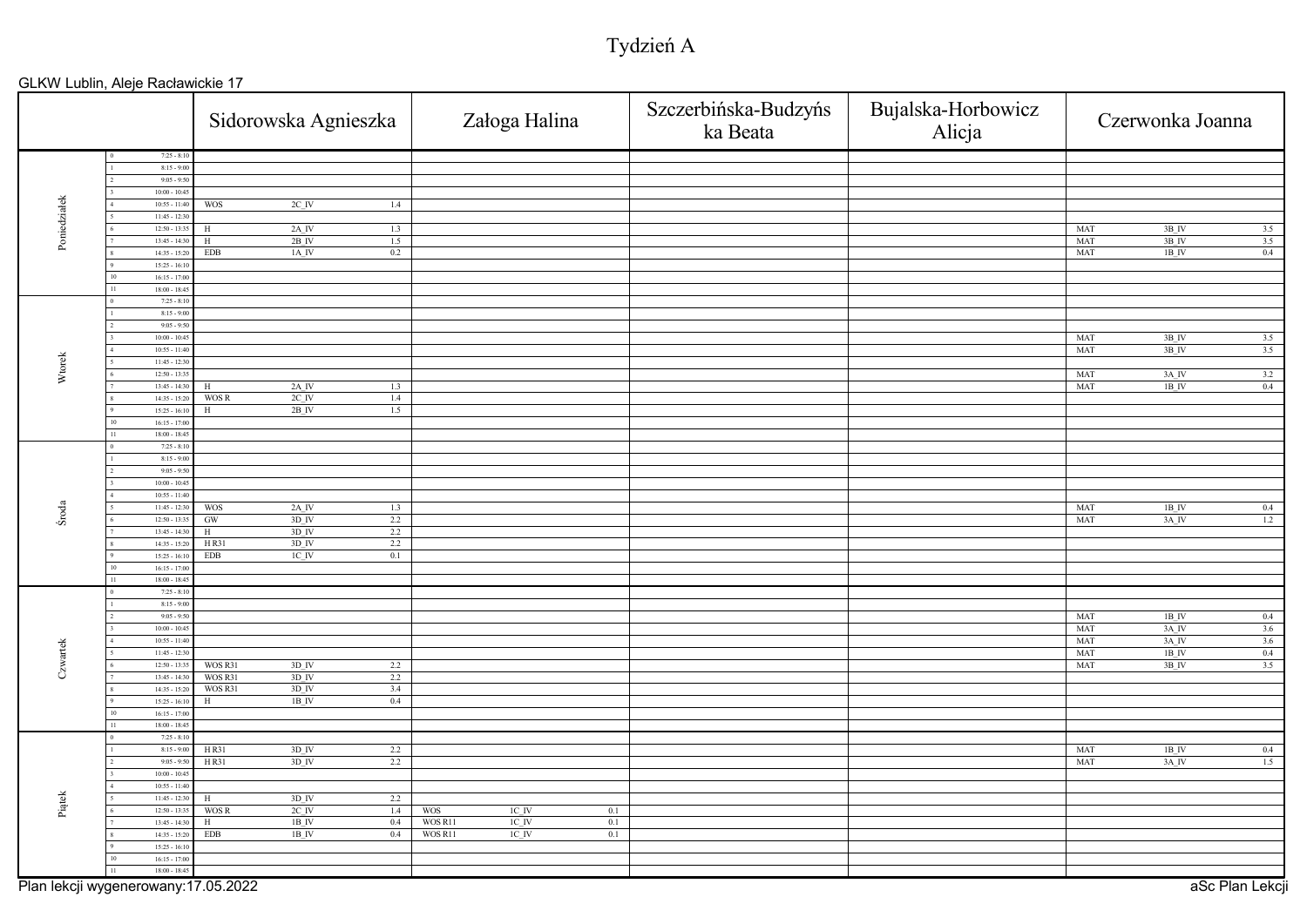|              |                                     | Dudek Dagmara                    |                    | Jasińska Justyna                          |            |            | Rodzik Grażyna |            |                        | Szyszkowska Joanna |     |             | Wośko Jacek        |                 |
|--------------|-------------------------------------|----------------------------------|--------------------|-------------------------------------------|------------|------------|----------------|------------|------------------------|--------------------|-----|-------------|--------------------|-----------------|
|              | $7:25 - 8:10$<br>$8:15 - 9:00$      |                                  | MAT                | $2C$ IV                                   | 1.4        |            |                |            |                        |                    |     |             |                    |                 |
|              | $9:05 - 9:50$                       |                                  | MAT                | $2C$ <sub>IV</sub>                        | 1.4        |            |                |            | <b>MATR</b>            | $3C$ <sub>IV</sub> | 3.3 |             |                    |                 |
|              | $10:00 - 10:45$                     |                                  | MAT                | $3D$ IV                                   | 2.2        |            |                |            | <b>MATR</b>            | $3C$ <sub>IV</sub> | 3.3 |             |                    |                 |
| Poniedziałek | $10:55 - 11:40$                     |                                  |                    |                                           |            |            |                |            |                        |                    |     |             |                    |                 |
|              | $11:45 - 12:30$<br>$12:50 - 13:3$   |                                  |                    |                                           |            |            |                |            | MAT R                  | $3B$ <sub>IV</sub> | 3.6 |             |                    |                 |
|              | $13:45 - 14:30$                     |                                  |                    |                                           |            |            |                |            | <b>MATR</b>            | $3B$ <sub>IV</sub> | 3.6 |             |                    |                 |
|              | $14:35 - 15:20$                     |                                  |                    |                                           |            |            |                |            |                        |                    |     |             |                    |                 |
|              | $15:25 - 16:10$<br>$16:15 - 17:00$  |                                  |                    |                                           |            |            |                |            |                        |                    |     |             |                    |                 |
|              | $18:00 - 18:45$                     |                                  |                    |                                           |            |            |                |            |                        |                    |     |             |                    |                 |
|              | $7:25 - 8:10$                       |                                  |                    |                                           |            |            |                |            |                        |                    |     |             |                    |                 |
|              | $8:15 - 9:00$                       |                                  | MAT                | $2C$ <sub>IV</sub>                        | 1.4        |            |                |            |                        |                    |     |             |                    |                 |
|              | $9:05 - 9:50$<br>$10:00 - 10:45$    |                                  | MAT<br>MAT         | $3D$ <sub>IV</sub><br>$3D$ <sub>IV</sub>  | 2.2<br>2.2 |            |                |            | MAT R                  | $3B$ <sup>IV</sup> | 3.6 |             |                    |                 |
|              | $10:55 - 11:40$                     |                                  | MAT                | 1A IV                                     | 0.2        |            |                |            | <b>MATR</b>            | 3B IV              | 3.6 |             |                    |                 |
| Wtorek       | $11:45 - 12:30$                     |                                  | MAT                | $1A$ <sub>IV</sub>                        | 0.2        |            |                |            | <b>MATR</b>            | $3C$ <sub>IV</sub> | 3.3 |             |                    |                 |
|              | $12:50 - 13:35$                     |                                  |                    |                                           |            |            |                |            | <b>MATR</b>            | $3C$ <sub>IV</sub> | 3.3 |             |                    |                 |
|              | $13:45 - 14:30$<br>$14:35 - 15:20$  |                                  |                    |                                           |            |            |                |            |                        |                    |     |             |                    |                 |
|              | $15:25 - 16:10$                     |                                  |                    |                                           |            |            |                |            |                        |                    |     |             |                    |                 |
|              | $16:15 - 17:00$                     |                                  |                    |                                           |            |            |                |            |                        |                    |     |             |                    |                 |
|              | $18:00 - 18:45$<br>$7:25 - 8:10$    |                                  |                    |                                           |            |            |                |            |                        |                    |     |             |                    |                 |
|              | $8:15 - 9:00$                       |                                  | MAT R11            | $1A$ <sup>IV</sup>                        | 0.2        |            |                |            |                        |                    |     |             |                    |                 |
|              | $9:05 - 9:50$                       | $2B$ <sub>IV</sub><br>1.5<br>MAT | MAT R11            | $1A$ <sup>IV</sup>                        | 0.2        |            |                |            |                        |                    |     | <b>MATR</b> | $2B$ <sub>IV</sub> | $-1.F$          |
|              | $10:00 - 10:45$                     | $2B$ IV<br>MAT<br>1.5            | MAT                | $1A$ <sub>IV</sub>                        | 0.2        |            |                |            |                        |                    |     | <b>MATR</b> | $2B$ IV            | $-1.F$          |
|              | $10:55 - 11:40$<br>$11:45 - 12:3$   |                                  |                    |                                           |            |            |                |            |                        |                    |     |             |                    |                 |
| Środa        | $12:50 - 13:35$                     |                                  | MAT                | $2A$ <sub>IV</sub>                        | 1.3        |            |                |            | <b>MATR</b>            | $3C$ <sub>IV</sub> | 3.3 |             |                    |                 |
|              | $13:45 - 14:30$                     |                                  | MAT                | $2A$ <sub>_IV</sub>                       | 1.3        |            |                |            | <b>MATR</b>            | $3C$ <sub>IV</sub> | 3.3 |             |                    |                 |
|              | $14:35 - 15:20$<br>$15:25 - 16:10$  |                                  | MAT                | $2C$ <sub>IV</sub>                        | 1.4        |            |                |            | MATR31                 | $3B$ <sup>IV</sup> | 3.6 |             |                    |                 |
|              | $16:15 - 17:00$                     |                                  |                    |                                           |            |            |                |            | MATR31                 | $3B$ <sub>IV</sub> | 3.6 |             |                    |                 |
|              | $18:00 - 18:45$                     |                                  |                    |                                           |            |            |                |            |                        |                    |     |             |                    |                 |
|              | $7:25 - 8:10$                       |                                  |                    |                                           |            |            |                |            |                        |                    |     |             |                    |                 |
|              | $8:15 - 9:00$<br>$9:05 - 9:50$      |                                  | MAT R21<br>MAT R21 | $2A$ <sup>IV</sup><br>$2A$ <sup>IV</sup>  | 1.3<br>1.3 |            |                |            |                        |                    |     |             |                    |                 |
|              | $10:00 - 10:45$                     |                                  | MAT                | $3D$ <sub>IV</sub>                        | 2.2        |            |                |            | <b>MATR</b>            | $3C$ <sub>IV</sub> | 3.3 |             |                    |                 |
|              | $10:55 - 11:40$                     |                                  | MAT                | $3D$ <sub>IV</sub>                        | 2.2        |            |                |            | <b>MATR</b>            | $3C$ <sub>IV</sub> | 3.3 |             |                    |                 |
| Czwartek     | $11:45 - 12:30$                     |                                  |                    |                                           |            |            |                |            |                        |                    |     |             |                    |                 |
|              | $12:50 - 13:35$<br>$13:45 - 14:30$  |                                  |                    |                                           |            |            |                |            | $\operatorname{MAT}$ R | $3B$ <sub>IV</sub> | 3.6 |             |                    |                 |
|              | $14:35 - 15:20$                     | $2B$ <sup>IV</sup><br>MAT<br>1.5 |                    |                                           |            |            |                |            | MATR31                 | $3B$ <sup>IV</sup> | 3.6 | <b>MATR</b> | $2B$ <sup>IV</sup> | $-1.F$          |
|              | $15:25 - 16:10$                     | MAT<br>$2B$ IV<br>1.5            |                    |                                           |            |            |                |            |                        |                    |     | <b>MATR</b> | $2B$ IV            | $-1.F$          |
|              | $16:15 - 17:00$                     |                                  |                    |                                           |            |            |                |            |                        |                    |     |             |                    |                 |
|              | $18:00 - 18:45$<br>$7:25 - 8:10$    |                                  |                    |                                           |            |            |                |            |                        |                    |     |             |                    |                 |
|              | $8:15 - 9:00$                       |                                  |                    |                                           |            |            |                |            |                        |                    |     |             |                    |                 |
|              | $9:05 - 9:50$                       |                                  | MAT                | $2A$ <sup><math>IV</math></sup>           | 1.3        |            |                |            |                        |                    |     |             |                    |                 |
|              | $10:00 - 10:45$<br>$10:55 - 11:40$  | $2B$ <sub>IV</sub><br>MAT<br>1.5 | MAT<br>MAT         | $2A$ <sub>_IV</sub><br>$1A$ <sub>IV</sub> | 1.3<br>0.2 | MAT<br>MAT | 3D_KK<br>3D_KK | 2.1<br>2.1 |                        |                    |     | <b>MATR</b> | $2B$ <sub>IV</sub> | $-1.F$          |
|              | $11:45 - 12:30$                     | $2B$ <sub>IV</sub><br>MAT<br>1.5 |                    |                                           |            |            |                |            |                        |                    |     | <b>MATR</b> | $2B$ IV            | $-1.F$          |
| Piątek       | $12:50 - 13:35$                     |                                  |                    |                                           |            |            |                |            |                        |                    |     |             |                    |                 |
|              | $13:45 - 14:30$                     |                                  |                    |                                           |            |            |                |            |                        |                    |     |             |                    |                 |
|              | $14:35 - 15:20$<br>$15:25 - 16:10$  |                                  |                    |                                           |            |            |                |            |                        |                    |     |             |                    |                 |
|              | $16:15 - 17:00$                     |                                  |                    |                                           |            |            |                |            |                        |                    |     |             |                    |                 |
|              | $18:00 - 18:45$                     |                                  |                    |                                           |            |            |                |            |                        |                    |     |             |                    |                 |
|              | Plan lekcji wygenerowany:17.05.2022 |                                  |                    |                                           |            |            |                |            |                        |                    |     |             |                    | aSc Plan Lekcji |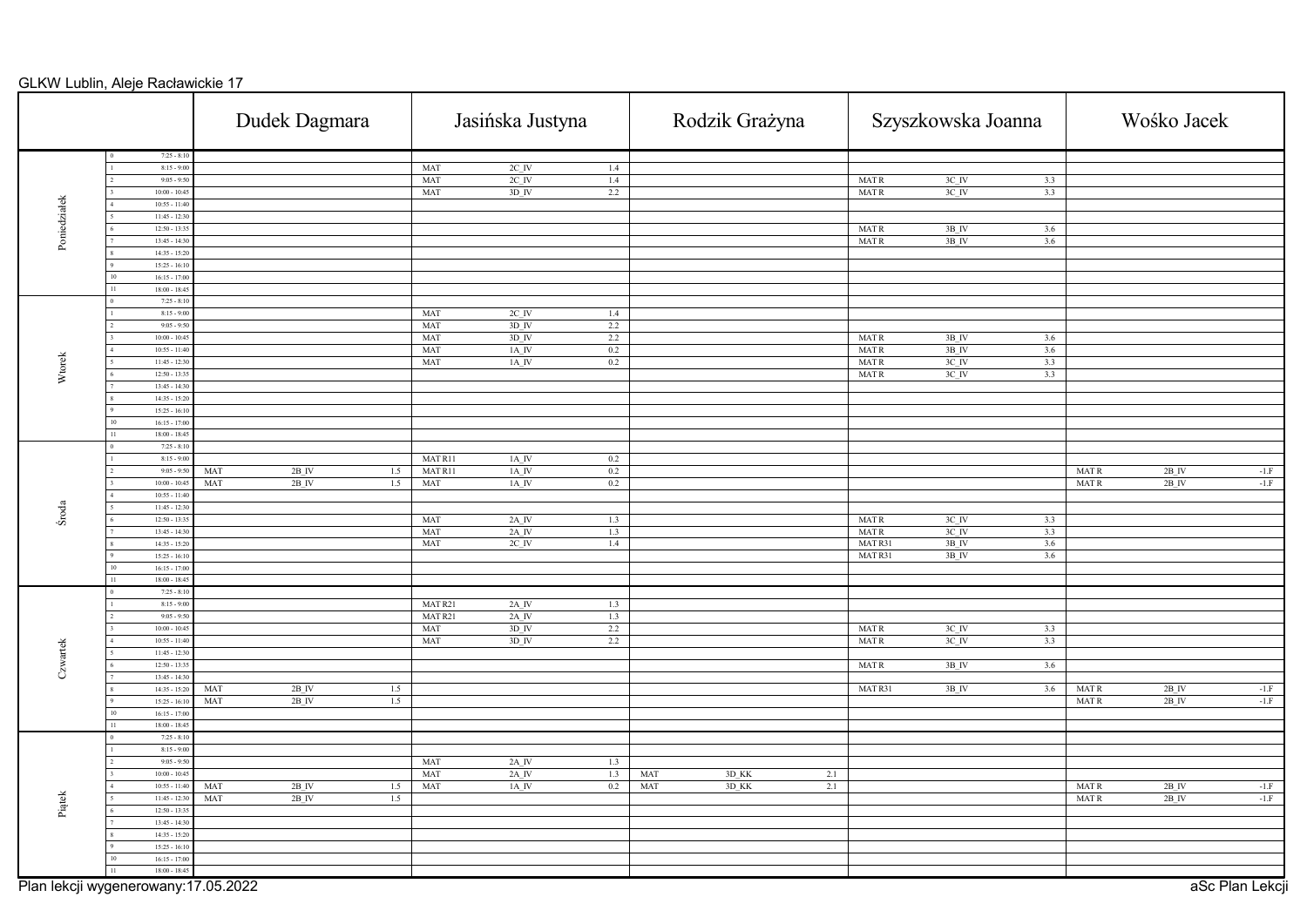|                                     |                       |                                  | Charczuk Barbara    |         |                    | Kotyra Sławomir    |     |             | Brus Bartłomiej    |     |                           | Czępińska-Kubiak<br>Lucyna |     |              | Harasymiak-Krzyżano<br>wska Izabela |
|-------------------------------------|-----------------------|----------------------------------|---------------------|---------|--------------------|--------------------|-----|-------------|--------------------|-----|---------------------------|----------------------------|-----|--------------|-------------------------------------|
|                                     | $7:25 - 8:10$         |                                  |                     |         |                    |                    |     |             |                    |     |                           |                            |     |              |                                     |
|                                     | $8:15 - 9:00$         | INF                              | $3C$ <sub>IV</sub>  | 1.1     |                    |                    |     |             |                    |     |                           |                            |     |              |                                     |
|                                     | $9:05 - 9:5$          | $\ensuremath{\text{INF}}\xspace$ | 3A_IV               | $1.1\,$ |                    |                    |     |             |                    |     |                           |                            |     |              |                                     |
|                                     | $10:00 - 10:4$        | <b>MAT</b>                       | IC IV               | 0.1     |                    |                    |     |             |                    |     |                           |                            |     |              |                                     |
| Poniedziałek                        | $10:55 - 11:40$       | <b>MAT</b>                       | $1C$ $N$            | 0.1     |                    |                    |     |             |                    |     |                           |                            |     | $\rm{BIO}$   | $2A$ <sub>IV</sub><br>0.3           |
|                                     | $11:45 - 12:3$        | $\overline{\text{INF}}$          | $1C$ IV             | 1.1     |                    |                    |     |             |                    |     |                           |                            |     | $_{\rm BIO}$ | 0.3<br>$2A$ IV                      |
|                                     | $12:50 - 13:3$        |                                  |                     |         |                    |                    |     | FIZR        | $1B$ IV            | 1.2 | <b>BIO</b>                | $3A$ <sub>IV</sub>         | 0.4 | $_{\rm BIO}$ | $1A$ IV<br>0.3                      |
|                                     | $13:45 - 14:30$       | INF                              | $2A$ <sub>_IV</sub> | 1.1     |                    |                    |     | FIZR        | $1B$ IV            | 1.2 | <b>BIO</b>                | 3A_IV                      | 0.4 |              |                                     |
|                                     | $14:35 - 15:20$       |                                  |                     |         |                    |                    |     |             |                    |     | BIO                       | $3B$ IV                    | 3.5 |              |                                     |
|                                     | $15:25 - 16:10$       |                                  |                     |         |                    |                    |     |             |                    |     | $\overline{\mathrm{BIO}}$ | $3B$ <sup>IV</sup>         | 3.5 |              |                                     |
|                                     | $16:15 - 17:00$<br>10 |                                  |                     |         |                    |                    |     |             |                    |     |                           |                            |     |              |                                     |
|                                     | $18:00 - 18:45$       |                                  |                     |         |                    |                    |     |             |                    |     |                           |                            |     |              |                                     |
|                                     | $7:25 - 8:10$         |                                  |                     |         |                    |                    |     |             |                    |     |                           |                            |     |              |                                     |
|                                     | $8:15 - 9:00$         |                                  |                     |         | INFR31             | $3C$ <sup>IV</sup> | 1.1 |             |                    |     | <b>BIO</b>                | $3A$ $\,$ IV               | 3.2 |              |                                     |
|                                     | $9:05 - 9:50$         |                                  |                     |         | INFR31             | 3C IV              | 1.1 |             |                    |     | <b>BIO</b>                | 3B IV                      | 3.5 |              |                                     |
|                                     | $10:00 - 10:45$       |                                  |                     |         |                    |                    |     |             |                    |     |                           |                            |     |              |                                     |
|                                     | $10:55 - 11:40$       |                                  |                     |         |                    |                    |     |             |                    |     |                           |                            |     |              |                                     |
| Wtorek                              | $11:45 - 12:3$        | MAT                              | $1C$ <sub>IV</sub>  | 0.1     |                    |                    |     |             |                    |     |                           |                            |     |              |                                     |
|                                     | $12:50 - 13:3$        | $\overline{\text{INF}}$          | $1B$ IV             | 1.1     |                    |                    |     | FIZ         | $3D$ IV            | 1.2 |                           |                            |     | BIO          | 1A IV<br>0.3                        |
|                                     | $13:45 - 14:3$        | INF                              | $2B$ <sub>IV</sub>  | 1.1     |                    |                    |     | <b>FIZ</b>  | $2C$ IV            | 1.2 |                           |                            |     | <b>BIO</b>   | 0.3<br>1A IV                        |
|                                     | $14:35 - 15:2$        |                                  |                     |         |                    |                    |     | FIZ         | $2B$ <sub>IV</sub> | 1.2 |                           |                            |     | <b>BIO</b>   | 0.3<br>$2A$ <sub>IV</sub>           |
|                                     | $15:25 - 16:10$       |                                  |                     |         |                    |                    |     |             |                    |     |                           |                            |     | BIO          | $2A$ <sup>IV</sup><br>0.3           |
|                                     | $16:15 - 17:00$       |                                  |                     |         |                    |                    |     |             |                    |     |                           |                            |     |              |                                     |
|                                     | $18:00 - 18:45$       |                                  |                     |         |                    |                    |     |             |                    |     |                           |                            |     |              |                                     |
|                                     | $7:25 - 8:10$         |                                  |                     |         |                    |                    |     |             |                    |     |                           |                            |     |              |                                     |
|                                     | $8:15 - 9:00$         | INF <sub>R11</sub>               | $1B$ <sup>IV</sup>  | $1.1\,$ |                    |                    |     |             |                    |     |                           |                            |     |              |                                     |
|                                     | $9:05 - 9:50$         | INF <sub>R11</sub>               | $1B$ IV             | 1.1     |                    |                    |     |             |                    |     |                           |                            |     |              |                                     |
|                                     | $10:00 - 10:4$        | INF                              | $3D$ <sub>IV</sub>  | 1.1     |                    |                    |     | FIZ R       | $3C$ <sub>IV</sub> | 1.2 |                           |                            |     |              |                                     |
|                                     | $10:55 - 11:40$       | $\ensuremath{\text{INF}}\xspace$ | $2C$ <sub>IV</sub>  |         |                    |                    |     | FIZR        | $2B$ <sub>IV</sub> | 1.2 |                           |                            |     |              |                                     |
|                                     | $11:45 - 12:3$        |                                  |                     | $1.1\,$ |                    |                    |     |             |                    |     |                           |                            |     |              |                                     |
| Środa                               | $12:50 - 13:3$        | INF                              | 1A IV               | 1.1     |                    |                    |     |             |                    |     |                           |                            |     | <b>BIO</b>   | 1B IV<br>0.3                        |
|                                     | $13:45 - 14:30$       | INF                              | 3B IV               | 1.1     |                    |                    |     |             |                    |     |                           |                            |     | <b>BIO</b>   | 1B IV<br>0.3                        |
|                                     |                       |                                  |                     |         |                    |                    |     |             |                    |     |                           |                            |     |              |                                     |
|                                     | $14:35 - 15:20$       | MAT                              | $1C$ <sub>IV</sub>  | 0.1     |                    |                    |     |             |                    |     |                           |                            |     | BIO          | $1A_N$<br>0.3                       |
|                                     | $15:25 - 16:10$       |                                  |                     |         |                    |                    |     |             |                    |     |                           |                            |     |              |                                     |
|                                     | $16:15 - 17:00$       |                                  |                     |         |                    |                    |     |             |                    |     |                           |                            |     |              |                                     |
|                                     | $18:00 - 18:45$       |                                  |                     |         |                    |                    |     |             |                    |     |                           |                            |     |              |                                     |
|                                     | $7:25 - 8:10$         |                                  |                     |         |                    |                    |     |             |                    |     |                           |                            |     |              |                                     |
|                                     | $8:15 - 9:00$         |                                  |                     |         |                    |                    |     |             |                    |     |                           |                            |     |              |                                     |
|                                     | $9:05 - 9:50$         |                                  |                     |         | INF <sub>R21</sub> | $2B$ IV            | 1.1 | FIZ         | $1A$ <sub>IV</sub> | 1.2 |                           |                            |     |              |                                     |
|                                     | $10:00 - 10:45$       |                                  |                     |         | INF <sub>R21</sub> | $2B$ <sup>IV</sup> | 1.1 | ${\rm FIZ}$ | $2A$ <sup>IV</sup> | 1.2 |                           |                            |     |              |                                     |
|                                     | $10:55 - 11:40$       |                                  |                     |         |                    |                    |     | FIZ         | 3B IV              | 1.2 |                           |                            |     |              |                                     |
| Czwartek                            | $11:45 - 12:30$       |                                  |                     |         |                    |                    |     |             |                    |     |                           |                            |     |              |                                     |
|                                     | $12:50 - 13:3$        |                                  |                     |         |                    |                    |     |             |                    |     |                           |                            |     |              |                                     |
|                                     | $13:45 - 14:30$       |                                  |                     |         |                    |                    |     | FIZ         | $3C$ <sub>IV</sub> | 1.2 |                           |                            |     |              |                                     |
|                                     | $14:35 - 15:20$       |                                  |                     |         |                    |                    |     | FIZ         | $2C$ IV            | 1.2 |                           |                            |     |              |                                     |
|                                     | $15:25 - 16:10$       |                                  |                     |         |                    |                    |     |             |                    |     |                           |                            |     |              |                                     |
|                                     | $16:15 - 17:00$<br>10 |                                  |                     |         |                    |                    |     |             |                    |     |                           |                            |     |              |                                     |
|                                     | $18:00 - 18:45$       |                                  |                     |         |                    |                    |     |             |                    |     |                           |                            |     |              |                                     |
|                                     | $7:25 - 8:10$         |                                  |                     |         |                    |                    |     |             |                    |     |                           |                            |     |              |                                     |
|                                     | $8:15 - 9:00$         |                                  |                     |         |                    |                    |     | FIZ         | $1C$ <sub>IV</sub> | 1.2 |                           |                            |     |              |                                     |
|                                     | $9:05 - 9:50$         |                                  |                     |         |                    |                    |     | <b>FIZR</b> | $2B$ <sub>IV</sub> | 1.2 |                           |                            |     |              |                                     |
|                                     | $10:00 - 10:45$       |                                  |                     |         |                    |                    |     | ${\rm FIZ}$ | 1B IV              | 1.2 |                           |                            |     |              |                                     |
|                                     | $10:55 - 11:40$       |                                  |                     |         |                    |                    |     | ${\rm FIZ}$ | $2A$ <sup>IV</sup> | 1.2 |                           |                            |     |              |                                     |
|                                     | $11:45 - 12:30$       |                                  |                     |         |                    |                    |     | <b>FIZR</b> | $3C$ IV            | 1.2 |                           |                            |     |              |                                     |
| Piątek                              | $12:50 - 13:3$        |                                  |                     |         |                    |                    |     | ${\rm FIZ}$ | $2B$ IV            | 1.5 | <b>BIO</b>                | $3B$ <sub>IV</sub>         | 3.5 |              |                                     |
|                                     | $13:45 - 14:30$       |                                  |                     |         |                    |                    |     | FIZ         | 3A IV              | 1.2 | <b>BIO</b>                | $3B$ IV                    | 3.5 |              |                                     |
|                                     | $14:35 - 15:20$       |                                  |                     |         |                    |                    |     |             |                    |     | <b>BIO</b>                | 3A_IV                      | 3.6 |              |                                     |
|                                     | $15:25 - 16:10$       |                                  |                     |         |                    |                    |     |             |                    |     | <b>BIO</b>                | $3A$ <sub>IV</sub>         | 3.6 |              |                                     |
|                                     | $16:15 - 17:00$       |                                  |                     |         |                    |                    |     |             |                    |     |                           |                            |     |              |                                     |
|                                     | $18:00 - 18:45$       |                                  |                     |         |                    |                    |     |             |                    |     |                           |                            |     |              |                                     |
| Plan lekcji wygenerowany:17.05.2022 |                       |                                  |                     |         |                    |                    |     |             |                    |     |                           |                            |     |              | aSc Plan Lekcji                     |
|                                     |                       |                                  |                     |         |                    |                    |     |             |                    |     |                           |                            |     |              |                                     |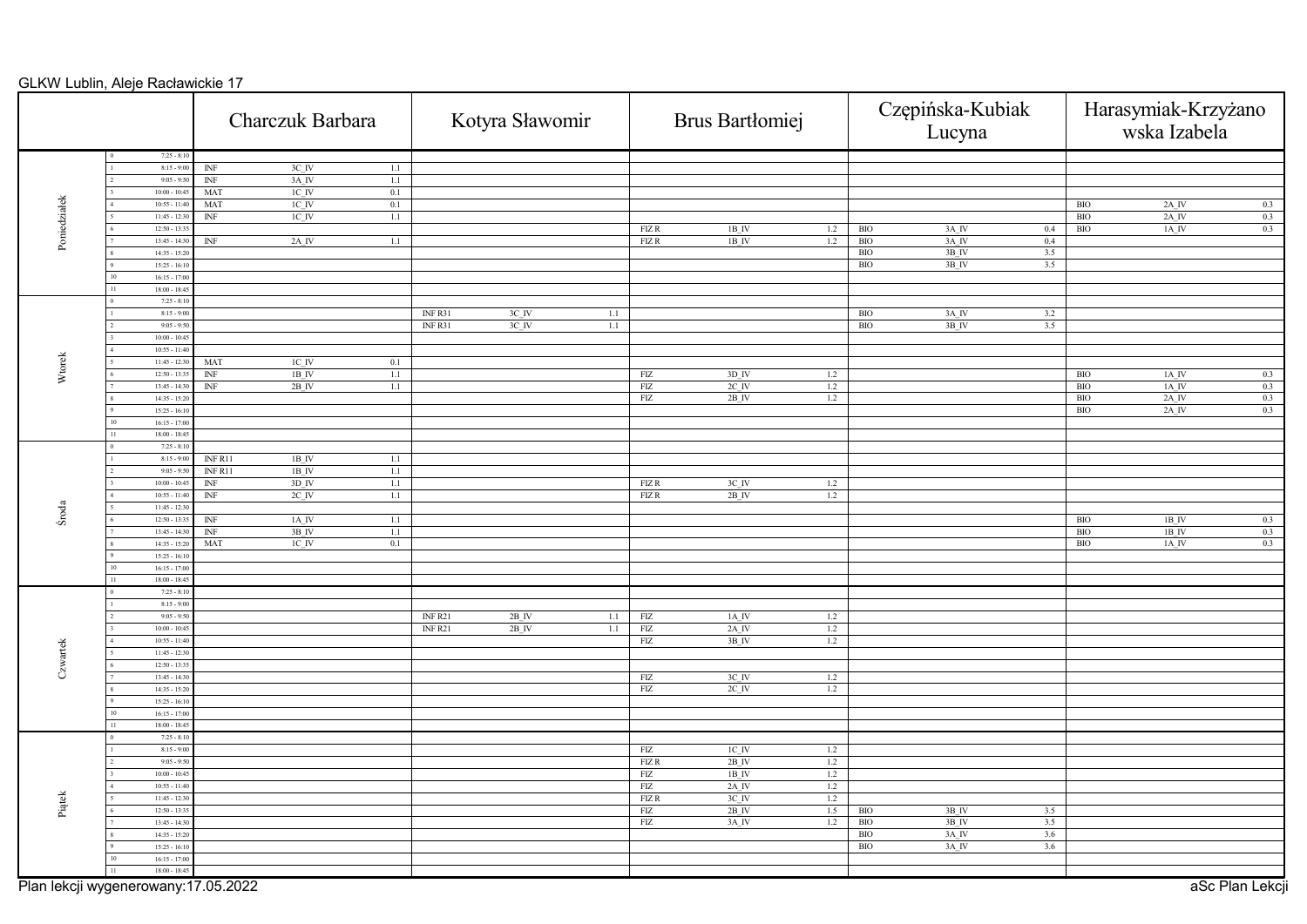|                  |                                     | Panasiuk Anna                              | Augustyniak Jolanta                      | Dudek Sebastian | Wójtowicz Bożena                                      | Wronka Agnieszka                                                                    |  |  |
|------------------|-------------------------------------|--------------------------------------------|------------------------------------------|-----------------|-------------------------------------------------------|-------------------------------------------------------------------------------------|--|--|
|                  | $7:25 - 8:10$                       |                                            |                                          |                 |                                                       |                                                                                     |  |  |
|                  | $8:15 - 9:00$                       |                                            |                                          |                 |                                                       | CHE<br>$2A$ <sup>IV</sup><br>1.3                                                    |  |  |
|                  | $9:05 - 9:50$                       |                                            | $3B$ <sub>IV</sub><br>3.1<br>CHE         |                 |                                                       | <b>CHE</b><br>$2A$ <sub>IV</sub><br>1.3                                             |  |  |
|                  | $10:00 - 10:45$                     |                                            | 3B_IV<br><b>CHE</b><br>3.1               |                 |                                                       | CHE<br>$1\mathrm{A\_IV}$<br>0.2                                                     |  |  |
| Poniedziałek     | $10:55 - 11:40$                     |                                            |                                          |                 |                                                       |                                                                                     |  |  |
|                  | $11:45 - 12:3$                      |                                            |                                          |                 |                                                       |                                                                                     |  |  |
|                  | $12:50 - 13:3$                      | $1\mathrm{C\_IV}$<br><b>BIO</b><br>0.1     |                                          |                 |                                                       |                                                                                     |  |  |
|                  | $13:45 - 14:30$                     | <b>BIO</b><br>$2C$ <sub>IV</sub><br>1.4    |                                          |                 |                                                       |                                                                                     |  |  |
|                  | $14:35 - 15:20$                     | $2B$ <sub>IV</sub><br>BIO<br>1.5           |                                          |                 |                                                       |                                                                                     |  |  |
|                  | $15:25 - 16:10$                     |                                            |                                          |                 |                                                       |                                                                                     |  |  |
|                  | $16:15 - 17:00$                     |                                            |                                          |                 |                                                       |                                                                                     |  |  |
|                  | $18:00 - 18:45$                     |                                            |                                          |                 |                                                       |                                                                                     |  |  |
|                  | $7:25 - 8:10$                       |                                            |                                          |                 |                                                       |                                                                                     |  |  |
|                  | $8:15 - 9:00$                       |                                            |                                          |                 |                                                       |                                                                                     |  |  |
|                  | $9:05 - 9:50$                       |                                            |                                          |                 |                                                       | $3A$ <sup>IV</sup><br>CHE<br>3.1                                                    |  |  |
|                  | $10:00 - 10:45$                     |                                            |                                          |                 |                                                       | 3.1<br><b>CHE</b><br>$3A$ <sup>IV</sup>                                             |  |  |
|                  | $10:55 - 11:40$                     |                                            |                                          |                 |                                                       |                                                                                     |  |  |
| Wtorek           | $11:45 - 12:30$                     |                                            |                                          |                 |                                                       |                                                                                     |  |  |
|                  | $12:50 - 13:35$                     |                                            | <b>CHE</b><br>$3B$ <sup>IV</sup><br>3.1  |                 |                                                       |                                                                                     |  |  |
|                  | $13:45 - 14:30$                     |                                            | 3B IV<br>CHE<br>3.1                      |                 |                                                       |                                                                                     |  |  |
|                  | $14:35 - 15:20$                     |                                            |                                          |                 |                                                       |                                                                                     |  |  |
|                  | $15:25 - 16:10$                     |                                            |                                          |                 |                                                       |                                                                                     |  |  |
|                  | $16:15 - 17:00$                     |                                            |                                          |                 |                                                       |                                                                                     |  |  |
|                  | $18:00 - 18:45$                     |                                            |                                          |                 |                                                       |                                                                                     |  |  |
|                  | $7:25 - 8:10$                       |                                            |                                          |                 |                                                       |                                                                                     |  |  |
|                  | $8:15 - 9:00$                       | BIO R11<br>$1\mathrm{C\_IV}$<br>0.4        |                                          |                 |                                                       | <b>CHE</b><br>$2\mathrm{A\_IV}$<br>3.1                                              |  |  |
|                  | $9:05 - 9:50$                       | <b>BIO R11</b><br>$1C$ $N$<br>$0.4\,$      |                                          |                 |                                                       | <b>CHE</b><br>$2C$ <sub>IV</sub><br>3.1                                             |  |  |
|                  | $10:00 - 10:45$                     | $2C$ $N$<br><b>BIO</b><br>$1.4\phantom{0}$ |                                          |                 | $1\mathrm{C\_IV}$<br>CHE<br>3.1                       | 3.6<br>CHE<br>$3A$ <sup>IV</sup>                                                    |  |  |
|                  | $10:55 - 11:4$                      | <b>BIO</b><br>$1C$ $IV$<br>0.1             |                                          |                 | 1B IV<br>CHE<br>3.1                                   | 0.2<br>CHE<br>1A IV                                                                 |  |  |
| Środa            | $11:45 - 12:30$                     | $2B$ <sub>IV</sub><br>BIO<br>1.5           |                                          |                 |                                                       | 3.1<br>CHE<br>$1A$ <sub>I</sub> V                                                   |  |  |
|                  | $12:50 - 13:35$                     |                                            |                                          |                 |                                                       | $\overline{3.1}$<br>CHE<br>$2B$ <sup>IV</sup>                                       |  |  |
|                  | $13:45 - 14:30$                     |                                            |                                          |                 |                                                       |                                                                                     |  |  |
|                  | $14:35 - 15:2$                      |                                            |                                          |                 |                                                       |                                                                                     |  |  |
|                  | $15:25 - 16:10$                     |                                            |                                          |                 |                                                       |                                                                                     |  |  |
|                  | $16:15 - 17:00$                     |                                            |                                          |                 |                                                       |                                                                                     |  |  |
|                  | $18:00 - 18:45$                     |                                            |                                          |                 |                                                       |                                                                                     |  |  |
|                  | $7:25 - 8:10$                       |                                            |                                          |                 |                                                       |                                                                                     |  |  |
|                  | $8:15 - 9:00$                       |                                            |                                          |                 |                                                       |                                                                                     |  |  |
|                  | $9:05 - 9:50$                       |                                            | $3B$ <sup>IV</sup><br>3.1<br>${\rm CHE}$ |                 |                                                       |                                                                                     |  |  |
|                  | $10:00 - 10:45$                     |                                            |                                          |                 |                                                       |                                                                                     |  |  |
| Czwartek         | $10:55 - 11:40$                     |                                            |                                          |                 |                                                       |                                                                                     |  |  |
|                  | $11:45 - 12:30$                     |                                            |                                          |                 |                                                       |                                                                                     |  |  |
|                  | $12:50 - 13:35$                     |                                            |                                          |                 |                                                       |                                                                                     |  |  |
|                  | $13:45 - 14:30$                     |                                            |                                          |                 |                                                       |                                                                                     |  |  |
|                  | $14:35 - 15:20$                     |                                            |                                          |                 |                                                       |                                                                                     |  |  |
|                  | $15:25 - 16:10$                     |                                            |                                          |                 |                                                       |                                                                                     |  |  |
|                  | $16:15 - 17:00$<br>$\overline{0}$   |                                            |                                          |                 |                                                       |                                                                                     |  |  |
|                  | $18:00 - 18:45$                     |                                            |                                          |                 |                                                       |                                                                                     |  |  |
|                  | $7:25 - 8:10$                       |                                            |                                          |                 |                                                       | GW<br>0.2                                                                           |  |  |
|                  | $8:15 - 9:00$<br>$9:05 - 9:50$      |                                            |                                          |                 |                                                       | $1A$ <sub>_IV</sub><br><b>CHE</b><br>$2C$ <sub>IV</sub>                             |  |  |
|                  | $10:00 - 10:45$                     |                                            |                                          |                 | $1C$ $\bf{IV}$                                        | 3.1<br>$0.2\,$<br><b>CHE</b><br>$1A$ <sup>IV</sup>                                  |  |  |
|                  | $10:55 - 11:40$                     |                                            |                                          |                 | CHE<br>3.1<br><b>CHE</b><br>$1B$ <sub>IV</sub><br>3.1 |                                                                                     |  |  |
|                  | $11:45 - 12:30$                     |                                            |                                          |                 |                                                       |                                                                                     |  |  |
| $_{\rm{Pigtek}}$ | $12:50 - 13:3$                      |                                            |                                          |                 |                                                       | 3.1<br>${\rm CHE}$<br>$3A$ <sup>IV</sup><br><b>CHE</b><br>$3A$ <sub>IV</sub><br>3.1 |  |  |
|                  | $13:45 - 14:30$                     |                                            |                                          |                 |                                                       | $2B$ IV<br>3.1<br><b>CHE</b>                                                        |  |  |
|                  | $14:35 - 15:20$                     |                                            |                                          |                 |                                                       | <b>CHE</b><br>$2A$ <sub>IV</sub><br>3.1                                             |  |  |
|                  | $15:25 - 16:10$                     |                                            |                                          |                 |                                                       |                                                                                     |  |  |
|                  | $16:15 - 17:0$                      |                                            |                                          |                 |                                                       |                                                                                     |  |  |
|                  | $18:00 - 18:45$                     |                                            |                                          |                 |                                                       |                                                                                     |  |  |
|                  |                                     |                                            |                                          |                 |                                                       |                                                                                     |  |  |
|                  | Plan lekcji wygenerowany:17.05.2022 |                                            |                                          |                 |                                                       | aSc Plan Lekcji                                                                     |  |  |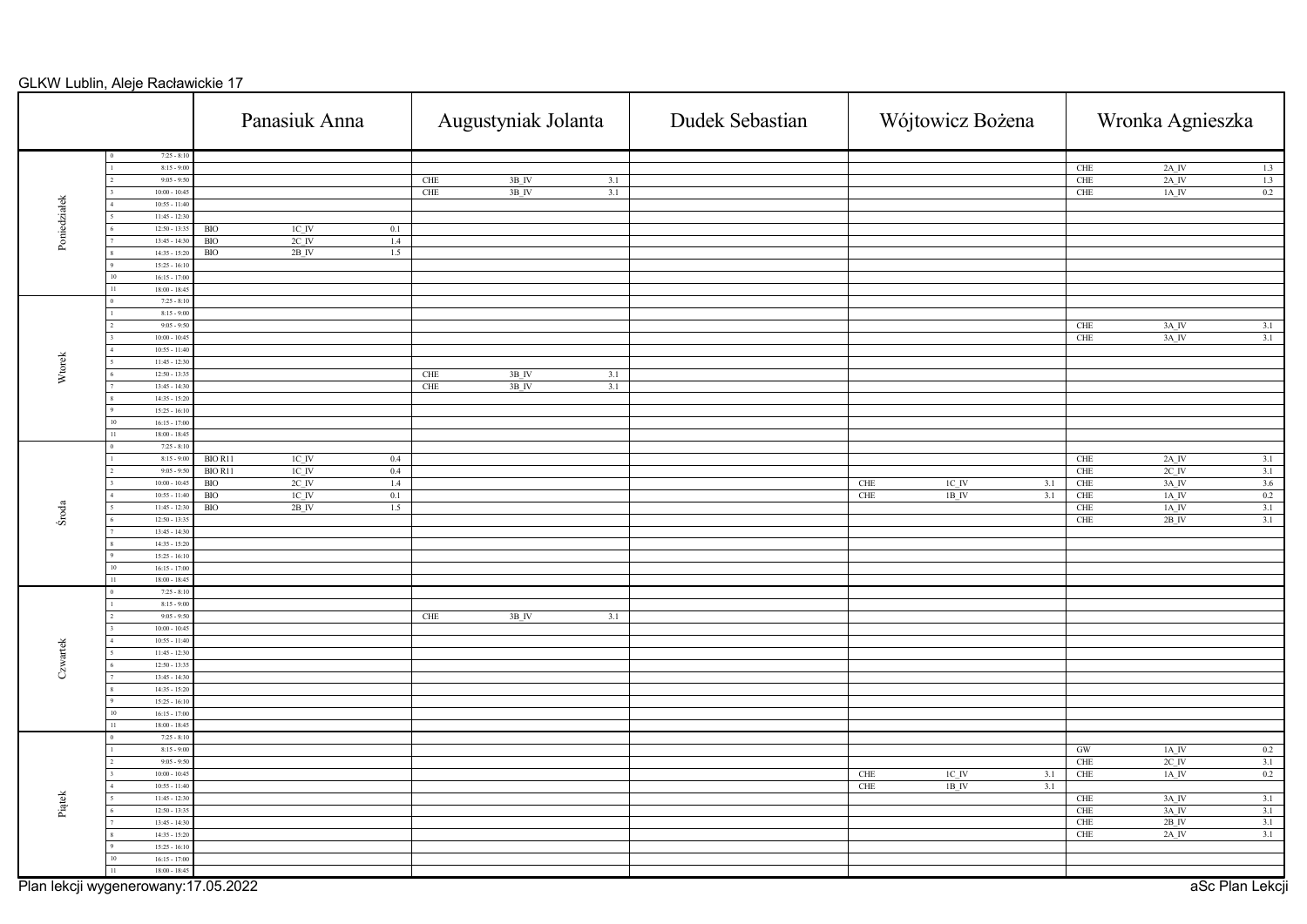|              |                                     |                      | Łuka Marzena                              |            |              |                                          | Zub-Iwanicka Teresa |                         | Kiereś-Łach Joanna      |     |                         | <b>Łach Tomasz</b>    |     | Huszcz Agnieszka |                    |                 |
|--------------|-------------------------------------|----------------------|-------------------------------------------|------------|--------------|------------------------------------------|---------------------|-------------------------|-------------------------|-----|-------------------------|-----------------------|-----|------------------|--------------------|-----------------|
|              | $7:25 - 8:10$                       |                      |                                           |            |              |                                          |                     |                         |                         |     |                         |                       |     |                  |                    |                 |
|              | $8:15 - 9:00$<br>$9:05 - 9:50$      |                      |                                           |            |              |                                          |                     |                         |                         |     |                         |                       |     |                  |                    |                 |
|              | $10:00 - 10:45$                     |                      |                                           |            |              |                                          |                     |                         |                         |     |                         |                       |     |                  |                    |                 |
| Poniedziałek | $10:55 - 11:40$                     |                      |                                           |            |              |                                          |                     | $\,$ GW                 | $1B$ $I\!V$             | 0.4 |                         |                       |     |                  |                    |                 |
|              | $11:45 - 12:30$                     |                      |                                           |            |              |                                          |                     | $\overline{\text{FIL}}$ | $1B$ <sub>IV</sub>      | 0.4 | ETY                     | $2C$ <sub>_</sub> $N$ | 1.3 | REL              | $2B$ <sup>IV</sup> | 1.5             |
|              | $12:50 - 13:35$                     |                      |                                           |            | <b>GEOR</b>  | $1B$ IV                                  | 3.2                 |                         |                         |     | ETY                     | 3C_IV/3D_IV           | 3.4 | REL              | $3C$ <sub>IV</sub> | 3.3             |
|              | $13:45 - 14:30$<br>$14:35 - 15:20$  |                      |                                           |            | GEO R<br>GEO | $1B$ <sup>IV</sup><br>$3D$ <sub>IV</sub> | 3.2<br>3.2          |                         |                         |     | ETY                     | $1A_IV/1C_IV$         | 1.3 | REL              | $IC$ <sub>IV</sub> | 0.1             |
|              | $15:25 - 16:10$                     |                      |                                           |            | <b>GEO</b>   | $1B$ <sup>IV</sup>                       | 3.2                 |                         |                         |     |                         |                       |     |                  |                    |                 |
|              | $16:15 - 17:00$                     |                      |                                           |            |              |                                          |                     |                         |                         |     |                         |                       |     |                  |                    |                 |
|              | $18:00 - 18:45$                     |                      |                                           |            |              |                                          |                     |                         |                         |     |                         |                       |     |                  |                    |                 |
|              | $7:25 - 8:10$                       |                      |                                           |            |              |                                          |                     |                         |                         |     |                         |                       |     |                  |                    |                 |
|              | $8:15 - 9:00$                       |                      |                                           |            |              |                                          |                     |                         |                         |     |                         |                       |     |                  |                    |                 |
|              | $9:05 - 9:50$<br>$10:00 - 10:45$    |                      |                                           |            |              |                                          |                     |                         |                         |     |                         |                       |     |                  |                    |                 |
|              | $10:55 - 11:40$                     |                      |                                           |            |              |                                          |                     |                         |                         |     |                         |                       |     |                  |                    |                 |
|              | $11:45 - 12:30$                     |                      |                                           |            |              |                                          |                     |                         |                         |     |                         |                       |     | REL              | $1\mathrm{B}$ IV   | 0.4             |
| Wtorek       | $12:50 - 13:35$                     |                      |                                           |            |              |                                          |                     |                         |                         |     | ${\rm FIL}$             | $1C$ $\bar{I}V$       | 0.1 |                  |                    |                 |
|              | $13:45 - 14:30$                     |                      |                                           |            |              |                                          |                     |                         |                         |     | ETY                     | 3C IV/3D IV           | 3.4 | REL              | $3C$ <sub>IV</sub> | 3.3             |
|              | $14:35 - 15:20$                     |                      |                                           |            |              |                                          |                     | ETY                     | 3B_IV/3A_IV             | 3.4 | $\overline{\text{FIL}}$ | $1A$ <sub>IV</sub>    | 0.2 | REL              | 3B IV              | 3.5             |
|              | $15:25 - 16:10$                     |                      |                                           |            |              |                                          |                     | $\overline{\text{ETY}}$ | 3B_IV/3A_IV             | 3.4 |                         |                       |     | <b>REL</b>       | $3B$ <sub>IV</sub> | 3.5             |
|              | $16:15 - 17:00$                     |                      |                                           |            |              |                                          |                     |                         |                         |     |                         |                       |     |                  |                    |                 |
|              | $18:00 - 18:45$<br>$7:25 - 8:10$    |                      |                                           |            |              |                                          |                     |                         |                         |     |                         |                       |     |                  |                    |                 |
|              | $8:15 - 9:00$                       |                      |                                           |            |              |                                          |                     |                         |                         |     |                         |                       |     |                  |                    |                 |
|              | $9:05 - 9:50$                       | $_{\rm GEO}$         | $2A$ <sub>IV</sub>                        | 3.2        |              |                                          |                     |                         |                         |     |                         |                       |     |                  |                    |                 |
|              | $10:00 - 10:45$                     | <b>GEOR</b>          | 3C IV                                     | 3.2        |              |                                          |                     |                         |                         |     |                         |                       |     |                  |                    |                 |
|              | $10:55 - 11:40$                     | GEO R                | $2B$ <sub>IV</sub>                        | 3.2        |              |                                          |                     |                         |                         |     |                         |                       |     |                  |                    |                 |
| Środa        | $11:45 - 12:30$                     | $$\sf{GEO}$$         | $2C$ <sub>IV</sub>                        | 3.2        |              |                                          |                     |                         |                         |     |                         |                       |     |                  |                    |                 |
|              | $12:50 - 13:35$                     | GEO                  | $2C$ IV                                   | 3.2        |              |                                          |                     |                         |                         |     |                         |                       |     |                  |                    |                 |
|              | $13:45 - 14:30$<br>$14:35 - 15:20$  | GEO<br>GEO           | $3A$ <sup>IV</sup><br>$2B$ <sub>IV</sub>  | 3.2        |              |                                          |                     |                         |                         |     |                         |                       |     |                  |                    |                 |
|              | $15:25 - 16:10$                     |                      |                                           | 1.5        |              |                                          |                     |                         |                         |     |                         |                       |     |                  |                    |                 |
|              | $16:15 - 17:00$                     |                      |                                           |            |              |                                          |                     |                         |                         |     |                         |                       |     |                  |                    |                 |
|              | $18:00 - 18:45$                     |                      |                                           |            |              |                                          |                     |                         |                         |     |                         |                       |     |                  |                    |                 |
|              | $7:25 - 8:10$                       |                      |                                           |            |              |                                          |                     |                         |                         |     |                         |                       |     |                  |                    |                 |
|              | $8:15 - 9:00$                       |                      |                                           |            |              |                                          |                     |                         |                         |     |                         |                       |     |                  |                    |                 |
|              | $9:05 - 9:50$                       | GEO                  | $1C$ <sub>IV</sub>                        | 3.2        |              |                                          |                     |                         |                         |     |                         |                       |     |                  |                    |                 |
|              | $10:00 - 10:45$<br>$10:55 - 11:40$  | GEO                  | $2C$ <sub>IV</sub>                        | 3.2        |              |                                          |                     |                         |                         |     |                         |                       |     |                  |                    |                 |
|              | $11:45 - 12:30$                     |                      |                                           |            |              |                                          |                     |                         |                         |     | ETY                     | 1A_IV/1C_IV           | 3.5 | REL              | $1C$ $IV$          | 0.1             |
| Czwartek     | $12:50 - 13:35$                     | $_{\rm GEO}$         | $3C$ <sub>IV</sub>                        | 3.2        |              |                                          |                     |                         |                         |     |                         |                       |     |                  |                    |                 |
|              | $13:45 - 14:30$                     | <b>GEO</b>           | 3B IV                                     | 3.2        |              |                                          |                     |                         |                         |     | ETY                     | $2C$ <sub>IV</sub>    | 3.4 | <b>REL</b>       | 2B IV              | 1.5             |
|              | $14:35 - 15:20$                     | GEO R11              | $1C$ <sub>IV</sub>                        | 3.2        |              |                                          |                     | $\overline{\text{ETY}}$ | $2A$ <sub>_IV</sub>     | 0.2 |                         |                       |     | <b>REL</b>       | $1B$ <sub>IV</sub> | 0.4             |
|              | $15:25 - 16:10$                     | GEO R11              | $1\mathrm{C}$ IV                          | 3.2        |              |                                          |                     | ETY                     | $2\mathrm{A}\text{~IV}$ | 0.2 |                         |                       |     |                  |                    |                 |
|              | $16:15 - 17:00$                     |                      |                                           |            |              |                                          |                     |                         |                         |     |                         |                       |     |                  |                    |                 |
|              | $18:00 - 18:45$<br>$7:25 - 8:10$    |                      |                                           |            |              |                                          |                     |                         |                         |     |                         |                       |     |                  |                    |                 |
|              | $8:15 - 9:00$                       |                      |                                           |            |              |                                          |                     |                         |                         |     |                         |                       |     |                  |                    |                 |
|              | $9:05 - 9:50$                       | GEO R                | $2B$ <sup>IV</sup>                        | 3.2        |              |                                          |                     |                         |                         |     |                         |                       |     |                  |                    |                 |
|              | $10:00 - 10:45$                     | GEO                  | $2C$ <sub>IV</sub>                        | 3.2        |              |                                          |                     |                         |                         |     |                         |                       |     |                  |                    |                 |
|              | $10:55 - 11:40$                     |                      |                                           |            |              |                                          |                     |                         |                         |     |                         |                       |     |                  |                    |                 |
| Piątek       | $11:45 - 12:30$                     | GEO R                | $3C$ <sub>_IV</sub>                       | 3.2        |              |                                          |                     |                         |                         |     |                         |                       |     |                  |                    |                 |
|              | $12:50 - 13:35$                     | $\operatorname{GEO}$ | $1A$ IV                                   | 0.2        | GEO R31      | $3D$ <sub>IV</sub><br>3D IV              | 3.2<br>3.2          |                         |                         |     |                         |                       |     |                  |                    |                 |
|              | $13:45 - 14:30$<br>$14:35 - 15:20$  | GEO<br>GEO           | $2A$ <sub>_IV</sub><br>$2B$ <sub>IV</sub> | 1.3<br>3.2 | GEO R31      |                                          |                     |                         |                         |     |                         |                       |     |                  |                    |                 |
|              | $15:25 - 16:10$                     |                      |                                           |            |              |                                          |                     |                         |                         |     |                         |                       |     |                  |                    |                 |
|              | $16:15 - 17:00$                     |                      |                                           |            |              |                                          |                     |                         |                         |     |                         |                       |     |                  |                    |                 |
|              | $18:00 - 18:45$                     |                      |                                           |            |              |                                          |                     |                         |                         |     |                         |                       |     |                  |                    |                 |
|              | Plan lekcji wygenerowany:17.05.2022 |                      |                                           |            |              |                                          |                     |                         |                         |     |                         |                       |     |                  |                    | aSc Plan Lekcji |